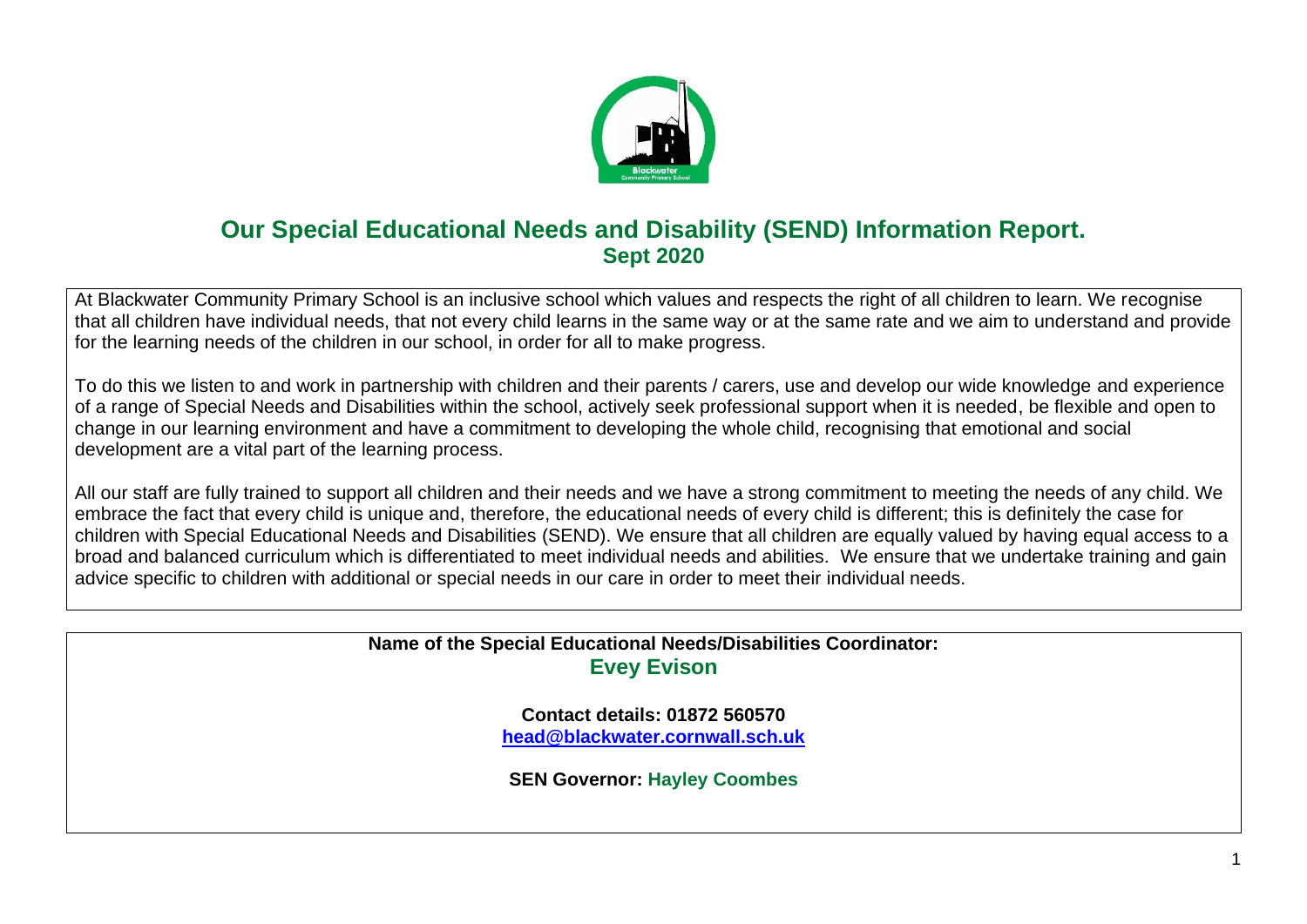### **Cornwall's Local Offer**

What is the LA Local Offer? Local Authorities (LA) and schools are required to publish and keep information about services they expect to be available for children and young people with special educational needs (SEN) aged 0- 25. This is known as the 'Local Offer'. The support which can be offered in our school is part of the wider Local Authority Offer, details of which can be found at [localoffer@cornwall.gov.uk.](mailto:localoffer@cornwall.gov.uk)

> Cornwall's Local Offer can be found on the Cornwall Family Information Services (FIS) website: [http://cornwall.childrenservicedirectory.org.uk](http://cornwall.childrenservicedirectory.org.uk/)

## *The Graduated Approach*

The graduated approach describes the process by which Blackwater Community Primary School identifies and manages children with SEND. There are three levels of support and provision offered by our school:

- 1. Whole School Approaches All children in the school receive this first wave of provision.
- 2. Additional, targeted support and provision Some children who are not making expected progress many access some of this second wave of provision; and
- 3. Specialist, individualised support and provision specific individuals with more significant needs may access additional provision through this third wave of provision.

There are 4 areas of need as defined in the Code of Practice (Jan 2015):

- Cognition and Learning
- Communication and Interaction
- Sensory and/or Physical needs
- Social, Emotional and Mental Health Difficulties.

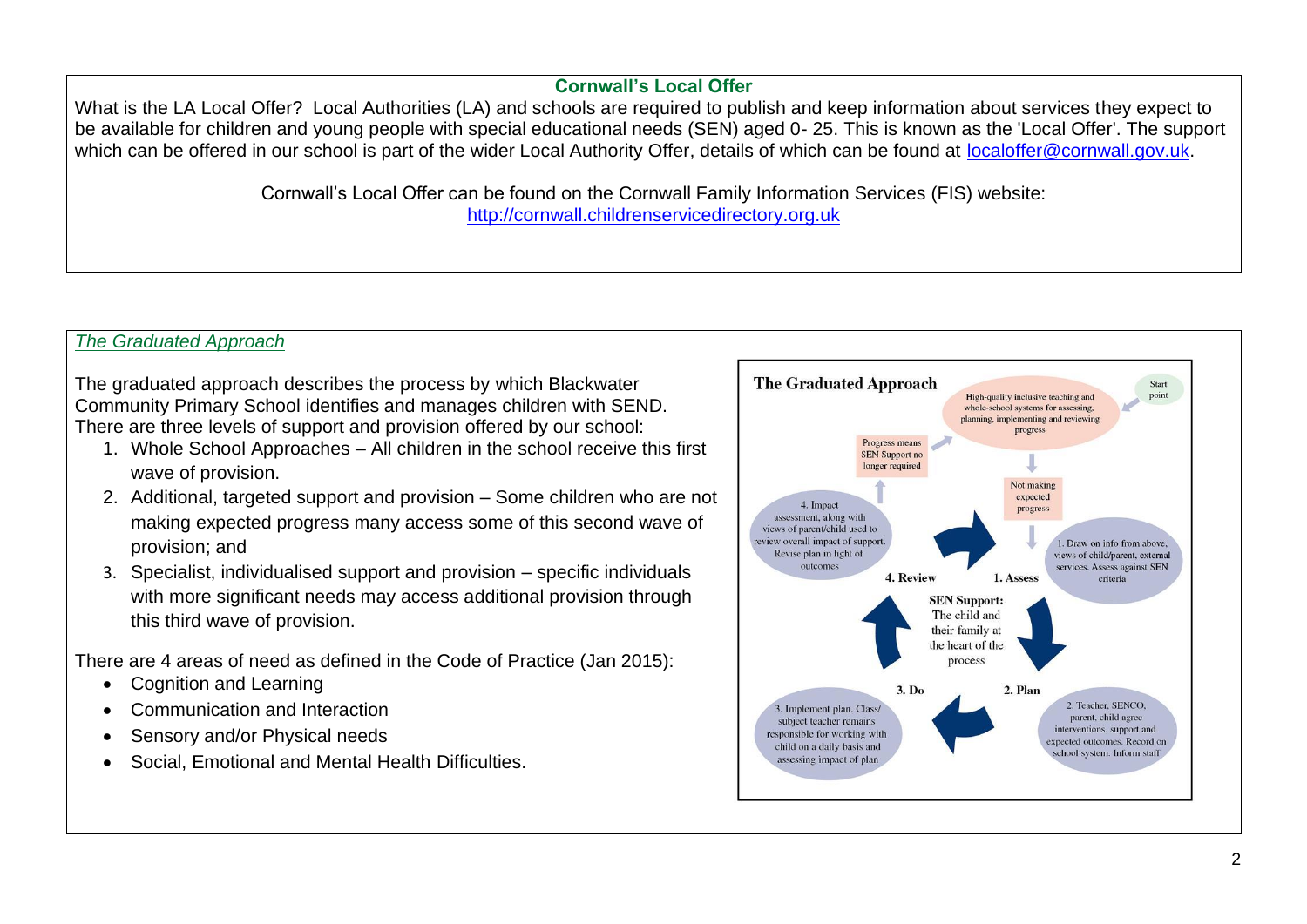# **The levels of support and provision offered by our school**

1. Listening to and responding to children and young people

| Whole school approaches<br>The universal offer to all children and YP.                                                                                                                                                                                                                                                                                                                                                                                                                                                                                                                                                                                                               | Additional, targeted support and provision                                                                                                                                                                                                                                                                                                                                                                                                                                                      | Specialist, individualised support and<br>provision (Some of this is dependent on<br>additional funding)                                                                                                                                                                                                                                                                       |
|--------------------------------------------------------------------------------------------------------------------------------------------------------------------------------------------------------------------------------------------------------------------------------------------------------------------------------------------------------------------------------------------------------------------------------------------------------------------------------------------------------------------------------------------------------------------------------------------------------------------------------------------------------------------------------------|-------------------------------------------------------------------------------------------------------------------------------------------------------------------------------------------------------------------------------------------------------------------------------------------------------------------------------------------------------------------------------------------------------------------------------------------------------------------------------------------------|--------------------------------------------------------------------------------------------------------------------------------------------------------------------------------------------------------------------------------------------------------------------------------------------------------------------------------------------------------------------------------|
| The views and opinions of all children are valued and<br>listened to throughout the school.<br>Children's views are expressed formally through their<br>regular school council meetings.<br>Pupil conferencing takes place regularly where<br>children's views and opinions about their work and<br>school life is heard and acted upon.<br>Children are encouraged to talk to any adult in the<br>school about their ideas and concerns.<br>Parent's Evenings, showcase days, drop in sessions.<br>Children can make use of our happy and worry boxes,<br>or our worry monsters when needed.<br>Our PSHE curriculum and circle time highly values<br>children's views and feelings. | Children have opportunities to work in small groups.<br>We use Makaton, symbols, on body signing to help<br>ensure all children are able to communicate their likes<br>and dislikes.<br>All children who are receiving extra support are aware<br>of their next steps and part of the assessment<br>process.<br>Pupil conferencing for children with SEND or receiving<br>additional support takes place regularly and their<br>views about provision are taking into account when<br>planning. | TAC/other meetings involved pupil voice<br>Advocacy is available to children as necessary<br>The voice of the child is recorded on the Support<br>Plan through being part of the review meeting.<br>Pupil Passports for all children on the Record of<br>Need.<br>Targets reviewed and set at meetings and any extra<br>provision planned will reflect the views of the child. |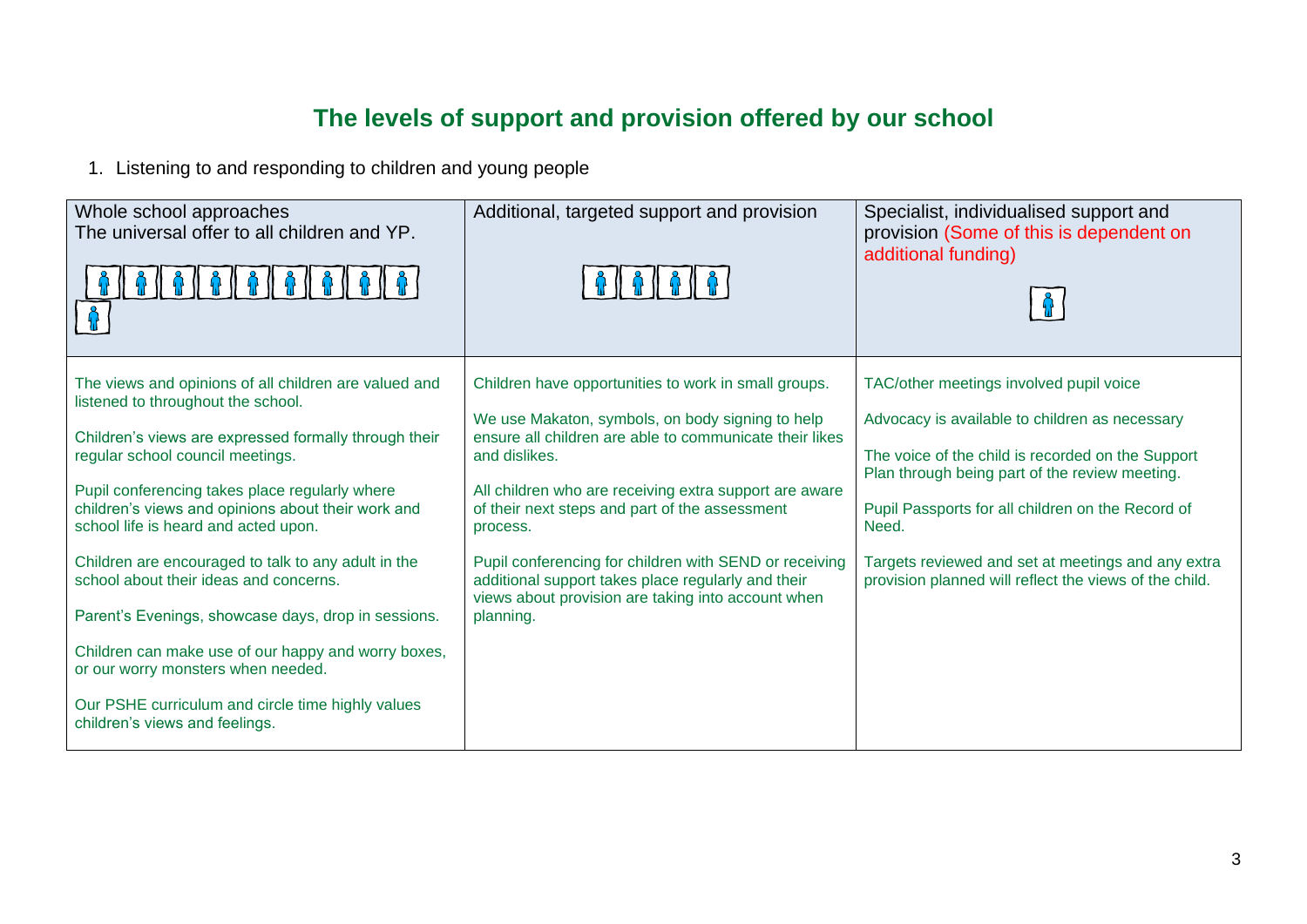## 2. Partnership with parents and carers

| Whole school approaches<br>The universal offer to all children and YP<br>$\frac{1}{2}$ $\left[\frac{1}{2}$ $\left[\frac{1}{2}$ $\left[\frac{1}{2}$ $\frac{1}{2}$ $\frac{1}{2}$ $\frac{1}{2}$ $\frac{1}{2}$                                                                                                                                                                                                                                                                                                                                                                                                                                                                                                                                                                                                                                                                                                                                                                                                                                                                       | Additional, targeted support and provision                                                                                                                                                                                                                                                                                                                                                                                                                                                                                                                                                                                                                                                                                                                                                                                                                                                                                                                                                                                                                                          | Specialist, individualised support and<br>provision (Some of this is dependent on<br>additional funding)                                                                                                                                                                                                                                                                                                                                                                                                                                                                                                                                                                                                                                                                                                                                                                                                                                                                                                                          |
|----------------------------------------------------------------------------------------------------------------------------------------------------------------------------------------------------------------------------------------------------------------------------------------------------------------------------------------------------------------------------------------------------------------------------------------------------------------------------------------------------------------------------------------------------------------------------------------------------------------------------------------------------------------------------------------------------------------------------------------------------------------------------------------------------------------------------------------------------------------------------------------------------------------------------------------------------------------------------------------------------------------------------------------------------------------------------------|-------------------------------------------------------------------------------------------------------------------------------------------------------------------------------------------------------------------------------------------------------------------------------------------------------------------------------------------------------------------------------------------------------------------------------------------------------------------------------------------------------------------------------------------------------------------------------------------------------------------------------------------------------------------------------------------------------------------------------------------------------------------------------------------------------------------------------------------------------------------------------------------------------------------------------------------------------------------------------------------------------------------------------------------------------------------------------------|-----------------------------------------------------------------------------------------------------------------------------------------------------------------------------------------------------------------------------------------------------------------------------------------------------------------------------------------------------------------------------------------------------------------------------------------------------------------------------------------------------------------------------------------------------------------------------------------------------------------------------------------------------------------------------------------------------------------------------------------------------------------------------------------------------------------------------------------------------------------------------------------------------------------------------------------------------------------------------------------------------------------------------------|
| Blackwater School values its strong relationships with<br>parents/carers and works hard to develop strong<br>partnerships.<br>We offer an open door policy.<br>The school website contains up to date information<br>about the curriculum, school events, staffing, clubs and<br>other information of interest. A fortnightly written<br>newsletter and hard copies of other information such<br>as policies are available on request for those with no<br>computer access.<br>Parents/carers of all pupils are invited to attend parents<br>evenings at least twice a year in order to share and<br>discuss the progress and next steps for their child and<br>termly showcase days are held for every class. A<br>weekly celebration assembly is held so that<br>Parents/Carers are aware of and can share in the<br>successes of their children.<br>Seesaw and Tapestry APP is used to share home and<br>school learning.<br>Parents are encouraged to contact the school with any<br>concerns or queries at any time through the class<br>teacher, secretary or Headteacher. | Parents will be kept fully informed, by the Class<br>Teacher, if their child is having additional support or<br>provision, including the goals of this support and the<br>progress made by the child.<br>If there are concerns that a child may have Special<br>Educational Needs then this will be discussed with<br>parents and the class teacher, the next steps will be<br>planned in partnership with parents and will involve<br>the SENCO.<br>Families are invited to attend specialist sessions such<br>as the Family Learning Course, which look at ways to<br>promote literacy and numeracy skills at home,<br>Incredible Years Parenting Programme and also<br>directed to any events held at the family hub or in<br>other local venues, which may be of help.<br>Families are encouraged to ask to be referred or<br>signposted to other agencies, which may provide<br>additional support, such as the Family Support Worker<br>Service by the Head Teacher, SENCO.<br>School planners are used as a form of communication<br>between parents and staff where needed. | Parents are asked to contribute their thoughts, goals<br>and feelings to TAC meetings, EHCP Reviews and<br>Provision Map target setting.<br>Targets reviewed and set at meetings and any extra<br>provision planned will reflect the views of the<br>Parents/Carers.<br>Parents are encouraged to bring support to meetings<br>if they want to, such as another relative, friend or a<br>formal advocate through the<br>Parent4Parents/SENDIASS service.<br>Parents/Carers are encouraged to speak to the Class<br>Teacher/SENDCO about any concerns they have<br>regarding their child's additional needs or provision in<br>between formal meetings.<br>Where appropriate children will have a home/school<br>communication book.<br>Behaviour plans, care plans and any other school<br>letters/forms aim to be written using simple language<br>and to be jargon free.<br>Parents/Carers are encouraged to ask for support<br>from the SENCO/Class Teacher to complete or<br>explain paperwork from other agencies if needed. |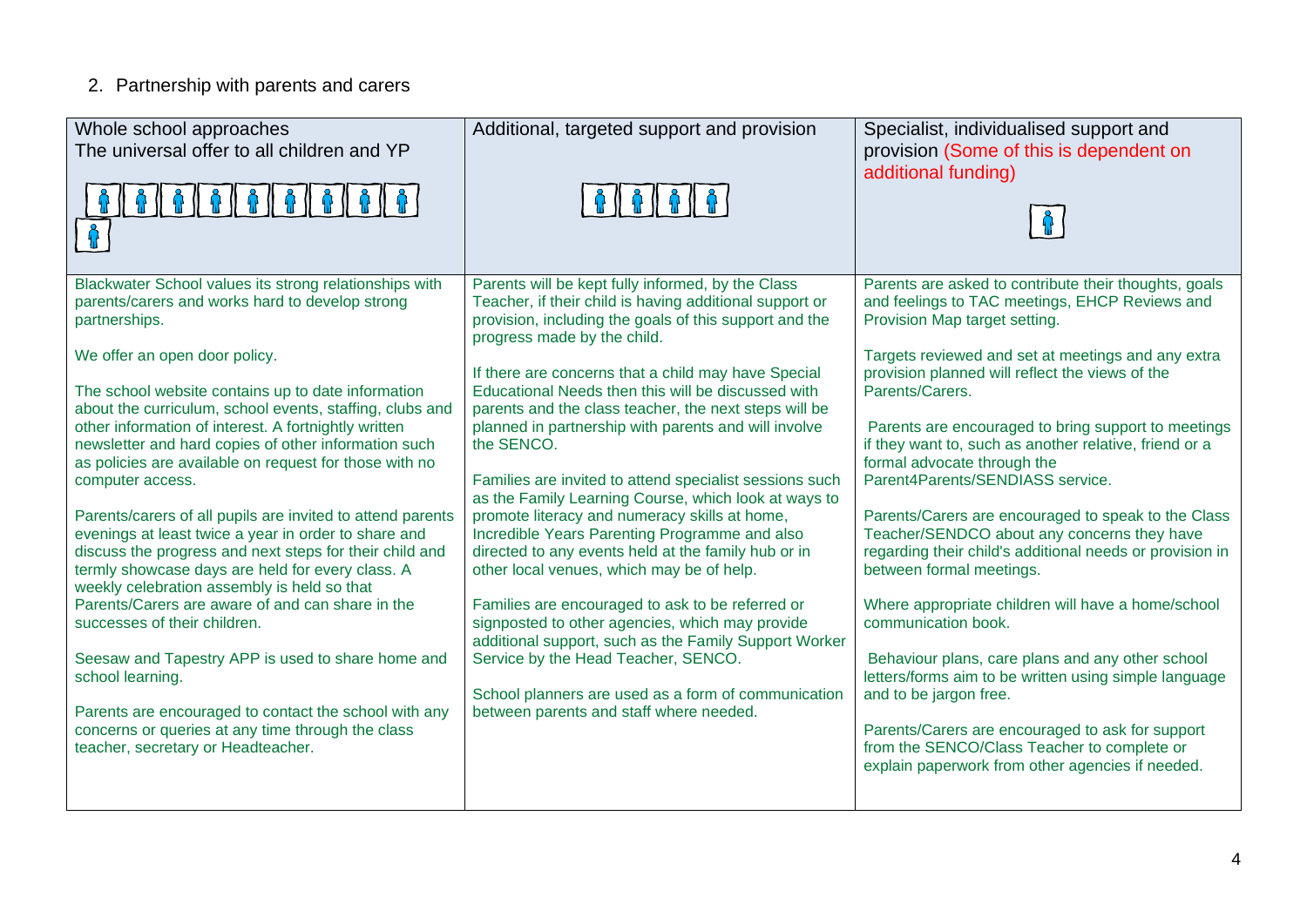## 3. The curriculum

| Whole school approaches.<br>The universal offer to all children and YP                                                                                                                                                                                                                                                                                                                                                                                                                                                                                                                                                                                                                                                                                            | Additional, targeted support and provision                                                                                                                                                                                                                                                                                                                                                                                                                                                                                                                                                                                                                                                                                                                                                                                                                                                                                                                                                                        | Specialist, individualised support and<br>provision (Some of this is dependent on<br>additional funding)                                                                                                                                                                                                                                                                                                                                                                                                                                                                                                                                                                                                                                                                                                                                                                                                                                                                                    |
|-------------------------------------------------------------------------------------------------------------------------------------------------------------------------------------------------------------------------------------------------------------------------------------------------------------------------------------------------------------------------------------------------------------------------------------------------------------------------------------------------------------------------------------------------------------------------------------------------------------------------------------------------------------------------------------------------------------------------------------------------------------------|-------------------------------------------------------------------------------------------------------------------------------------------------------------------------------------------------------------------------------------------------------------------------------------------------------------------------------------------------------------------------------------------------------------------------------------------------------------------------------------------------------------------------------------------------------------------------------------------------------------------------------------------------------------------------------------------------------------------------------------------------------------------------------------------------------------------------------------------------------------------------------------------------------------------------------------------------------------------------------------------------------------------|---------------------------------------------------------------------------------------------------------------------------------------------------------------------------------------------------------------------------------------------------------------------------------------------------------------------------------------------------------------------------------------------------------------------------------------------------------------------------------------------------------------------------------------------------------------------------------------------------------------------------------------------------------------------------------------------------------------------------------------------------------------------------------------------------------------------------------------------------------------------------------------------------------------------------------------------------------------------------------------------|
| The curriculum is fully inclusive and allows all children,<br>regardless of their ability and/or additional needs to<br>access it completely.<br>We have a creative curriculum, based on Curriculum<br>Maestro that includes topic work designed to appeal to<br>the interests of the children and related to their<br>experiences and environment.<br>There are regular trips to various places of interest and<br>visitors/events within school to stimulate further<br>learning.<br>The wider curriculum of the school is supported by a<br>range of after school clubs, school camps and activities<br>and involvement in the community such as attending<br>events at the local church.<br>We also offer 'Wild Time' sessions as a whole school<br>learning. | There are a range of small group interventions<br>offered to children who may need to develop key<br>skills and concepts.<br>These interventions may be from published schemes<br>or created within school to meet the specific needs of<br>pupils and take place both inside and outside of the<br>classroom with a range of adults.<br>These interventions have clear targets and the Class<br>Teacher, SENCO in the school regularly monitor the<br>progress of the children within them.<br>Groups of children may be given extra group support<br>within class by a teacher or teaching assistant within<br>lessons.<br>Groups are carefully planned to meet children's<br>needs.<br>Some of our recent and current small group<br>interventions include: Breaking Barriers (maths),<br>Maths Factor (maths), TT Rockstars (maths),<br>Spelling Shed (phonics), Teach your monster to read<br>(phonics), Fun Fit (motor skills), Time to Talk (social<br>skills), socially speaking and memory skills group. | The curriculum is adapted as much as required to<br>support the needs/interests of individual pupils -<br>including an individualised curriculum when this is<br>needed. 1:1 adult support will at times be provided to<br>ensure that children with SEND can access the full<br>curriculum when this is needed.<br>In some circumstances children will not have to take<br>part in some subjects, tests or assessments due to the<br>nature of their individual needs or they may receive<br>'access arrangements' such as extra time, a reader, a<br>prompt, a quiet room etc.<br>The school will provide specialist and individual<br>support as needed and as advised/supported by<br>Outside agencies.<br>Some of our recent and current individual<br>interventions include: 1-1 Optima, Draw and Talk, TIS<br>sessions, Social and Emotional Support, Sensory<br>Diets/OT plans,, Physiotherapy exercises, Speech<br>and Language, Keyboard and mouse skills, Precision<br>Teaching. |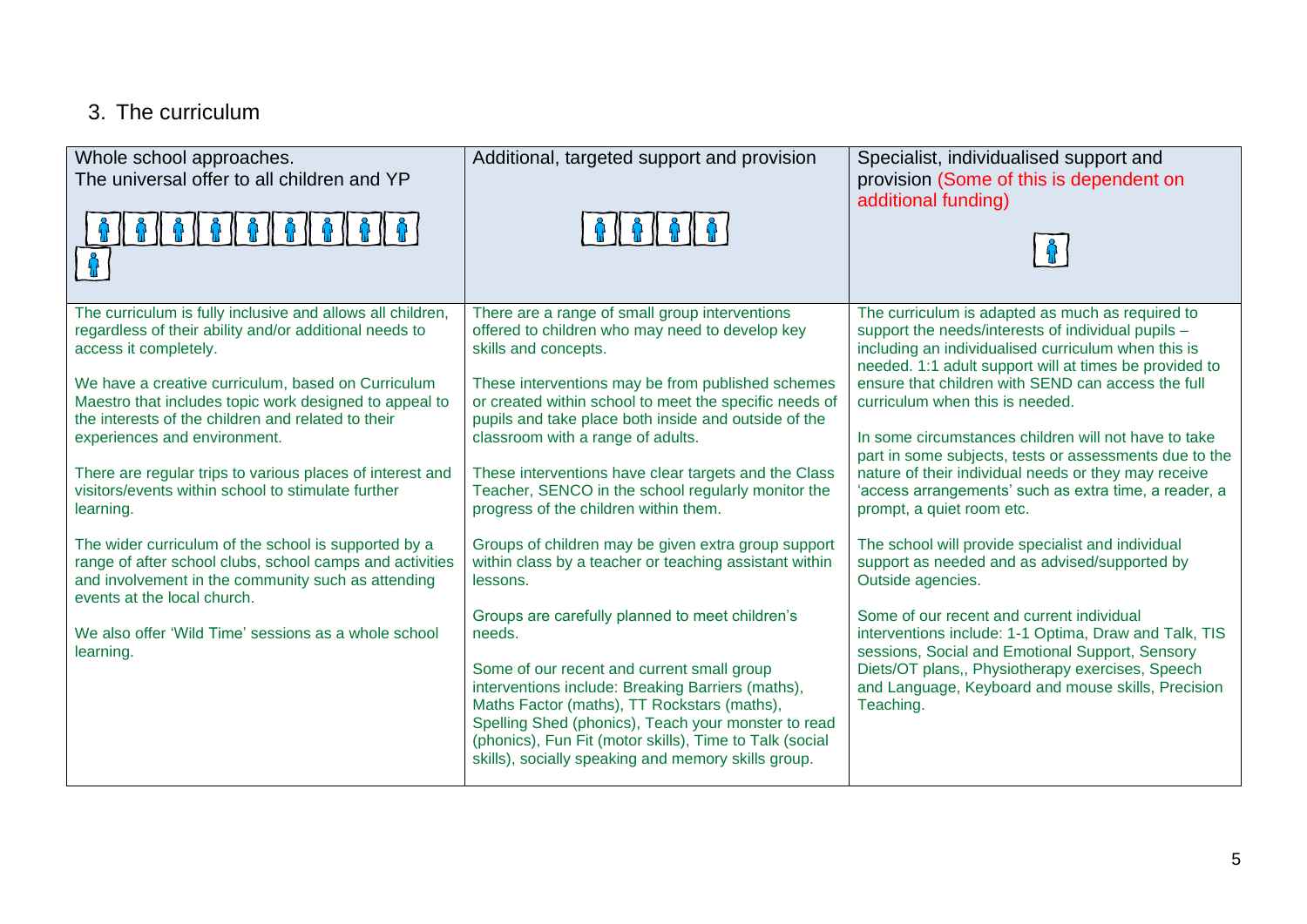## 4. Teaching and learning

| Whole school approaches<br>The universal offer to all children and YP<br>1000000000                                                              | Additional, targeted support and provision<br>66666                                                                                                                                                                | Specialist, individualised support and<br>provision(Some of this is dependent on<br>additional funding)                                                                                                                    |
|--------------------------------------------------------------------------------------------------------------------------------------------------|--------------------------------------------------------------------------------------------------------------------------------------------------------------------------------------------------------------------|----------------------------------------------------------------------------------------------------------------------------------------------------------------------------------------------------------------------------|
| Teaching and learning is differentiated in each<br>classroom to make sure that the learning needs of all<br>children are met.                    | Teaching assistants and class teachers work with<br>small groups to ensure understanding, to foster<br>independence and to keep children on task.                                                                  | Work is differentiated to the appropriate level for each<br>child and children may work from a highly individual<br>and personalised programme within the classroom if<br>this is needed, especially children with EHCP's. |
| Learning objectives for each lesson are shared and<br>children are aware of their personal targets.                                              | Children who have difficulty with writing are<br>encouraged to use alternatives on regular occasions<br>to demonstrate their learning e.g. using ICT, voice                                                        | One-to-one or one-to-two support will be put in place<br>for children with complex needs who need a high level                                                                                                             |
| Teachers make sure that learning is multi-sensory to<br>take into account that children learn in different ways.                                 | recorders, film clips and verbally to an adult to scribe.                                                                                                                                                          | of support.                                                                                                                                                                                                                |
| Children work in ability groups, friendship groups, pairs<br>and independently during the school day.                                            | Special examination arrangements are put in place<br>for exams and tests (extra time, readers, scribes etc.)<br>when needed.                                                                                       | Adults supporting children with complex needs are<br>given time to meet with appropriate agencies e.g.<br>Educational Psychologist or Occupational Therapist to<br>discuss targets, concerns and develop teaching and      |
| Blackwater has good outdoor learning environments for<br>all children.                                                                           | Class teachers and Teaching Assistants share<br>lesson plans to ensure children with SEND have                                                                                                                     | learning for that child.                                                                                                                                                                                                   |
| Effective Feedback and Marking is in place, we whole<br>class feedback for English and maths.                                                    | targeted support and provision which focuses on their<br>specific needs.                                                                                                                                           | Specialised training is sought when needed for<br>teachers and Teaching Assistants.                                                                                                                                        |
| Children are required to respond to their next steps<br>from teachers marking to further their learning.                                         | Children who are identified as needing additional<br>support will receive targeted intervention from a<br>teacher or Teaching Assistant to develop their<br>understanding or key skills in a particular area. This |                                                                                                                                                                                                                            |
| Staff development is a priority within the school and<br>staff regularly attend training relevant to the needs of<br>the children in the school. | will be reviewed regularly.<br>Teachers and TA's are experienced and trained in<br>supporting a range of SEND and additional training                                                                              |                                                                                                                                                                                                                            |
|                                                                                                                                                  | will be sought when this is identified as a need.                                                                                                                                                                  |                                                                                                                                                                                                                            |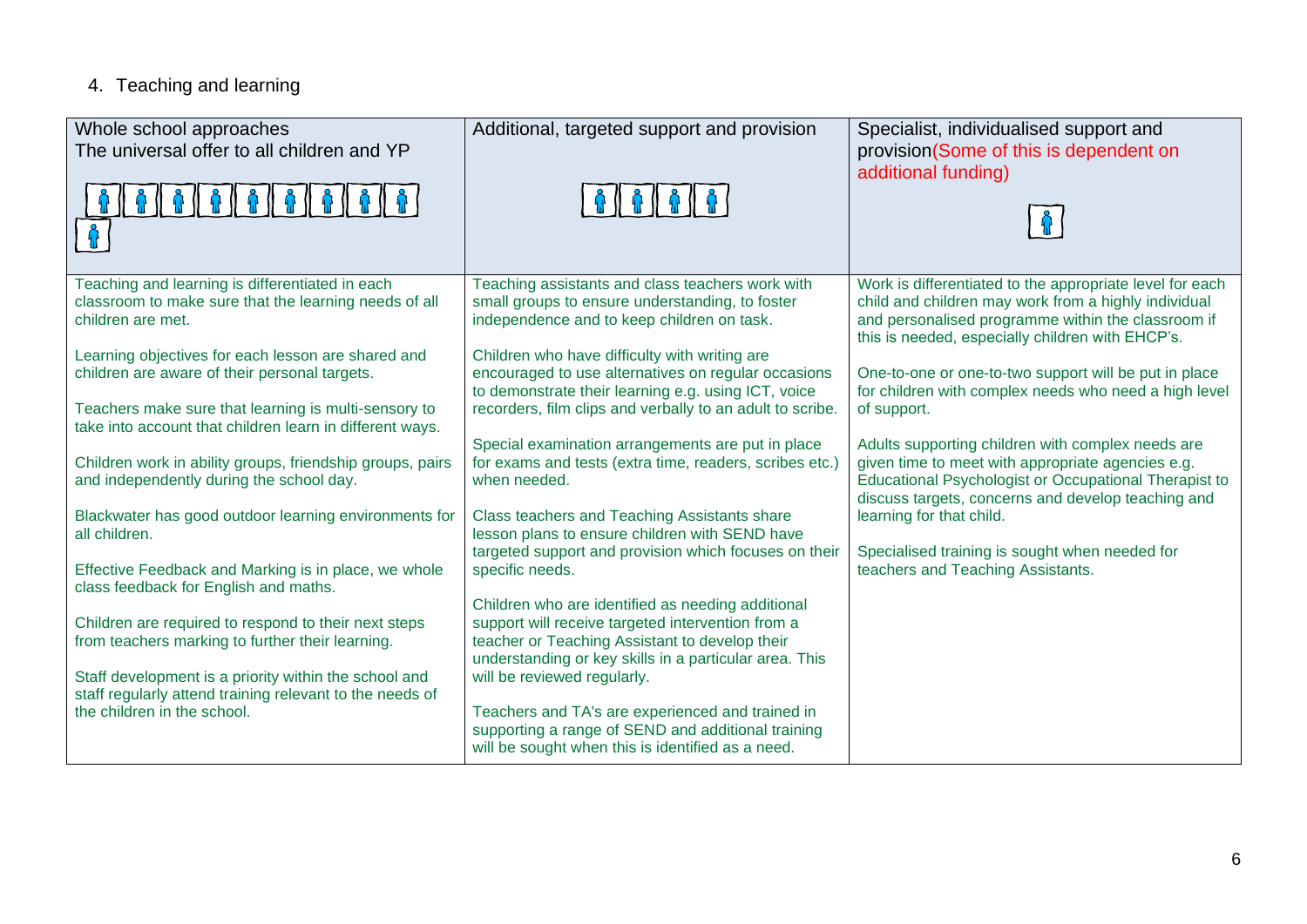# 5. Self-help skills and independence

| Whole school approaches                                                                                                                                                                                                                                              | Additional, targeted support and provision                                                                                                                                                                                       | Specialist, individualised support and                                                                                                                                                                        |
|----------------------------------------------------------------------------------------------------------------------------------------------------------------------------------------------------------------------------------------------------------------------|----------------------------------------------------------------------------------------------------------------------------------------------------------------------------------------------------------------------------------|---------------------------------------------------------------------------------------------------------------------------------------------------------------------------------------------------------------|
| The universal offer to all children and YP                                                                                                                                                                                                                           |                                                                                                                                                                                                                                  | provision (Some of this is dependent on                                                                                                                                                                       |
|                                                                                                                                                                                                                                                                      |                                                                                                                                                                                                                                  | additional funding)<br>ဂူ                                                                                                                                                                                     |
| Across the school all children are encouraged to use<br>the 5 B's in class when they need help in order to<br>develop a high level of independence and self-help<br>skills for learning and life.                                                                    | Children have personalised support equipment that<br>they are expected to use independently to support<br>their own learning e.g. coloured overlays, writing<br>slopes, pencil grips etc.                                        | Adults working one-to-one with children will<br>encourage children to be as independent as possible<br>and join in with whole class activities as much as<br>possible.                                        |
| Each classroom has current 'working walls' which<br>children are encouraged to access to support their<br>learning across the week.                                                                                                                                  | There is a central bank in each class of dyslexia<br>friendly resources that any child can access -<br>coloured overlays, pencil grips, word banks etc.                                                                          | Children who need one to one support will be<br>encouraged to develop relationships with a range of<br>adults to decrease reliance on just one person and<br>spend time working independently as appropriate. |
| Developing independence is a key priority and children<br>are encouraged in a number of ways to become more<br>skilled and confident in this area at an age appropriate<br>level e.g. managing own clothing in KS1 and taking<br>additional responsibilities in KS2. | Writing frames and task management boards are<br>used to support with understanding and following<br>instructions.<br>Additional adult support within class to promote and<br>support with developing independence and self-help | Specific targets and additional work may focus on<br>specific skills e.g. toileting, eating, dressing and<br>danger awareness and other life skills for individual<br>children.                               |
| A range of supporting resources are available to all<br>children to use in class e.g. dictionaries, number lines,<br>whiteboards and numerous maths resources to<br>encourage independence.                                                                          | e.g. suggesting resources that might help with the<br>task.<br>Use of some interventions will support children to be                                                                                                             |                                                                                                                                                                                                               |
| Visual timetables are present in all classes.                                                                                                                                                                                                                        | more independent, such as socially speaking.                                                                                                                                                                                     |                                                                                                                                                                                                               |
| There is homework timetabled for children.                                                                                                                                                                                                                           |                                                                                                                                                                                                                                  |                                                                                                                                                                                                               |
| Children are encouraged to take a role in assessing<br>their own work at regular intervals through self-<br>marking, verbal and written feedback, responding to<br>next steps and the use of systems such as marking<br>ladders.                                     |                                                                                                                                                                                                                                  |                                                                                                                                                                                                               |
|                                                                                                                                                                                                                                                                      |                                                                                                                                                                                                                                  |                                                                                                                                                                                                               |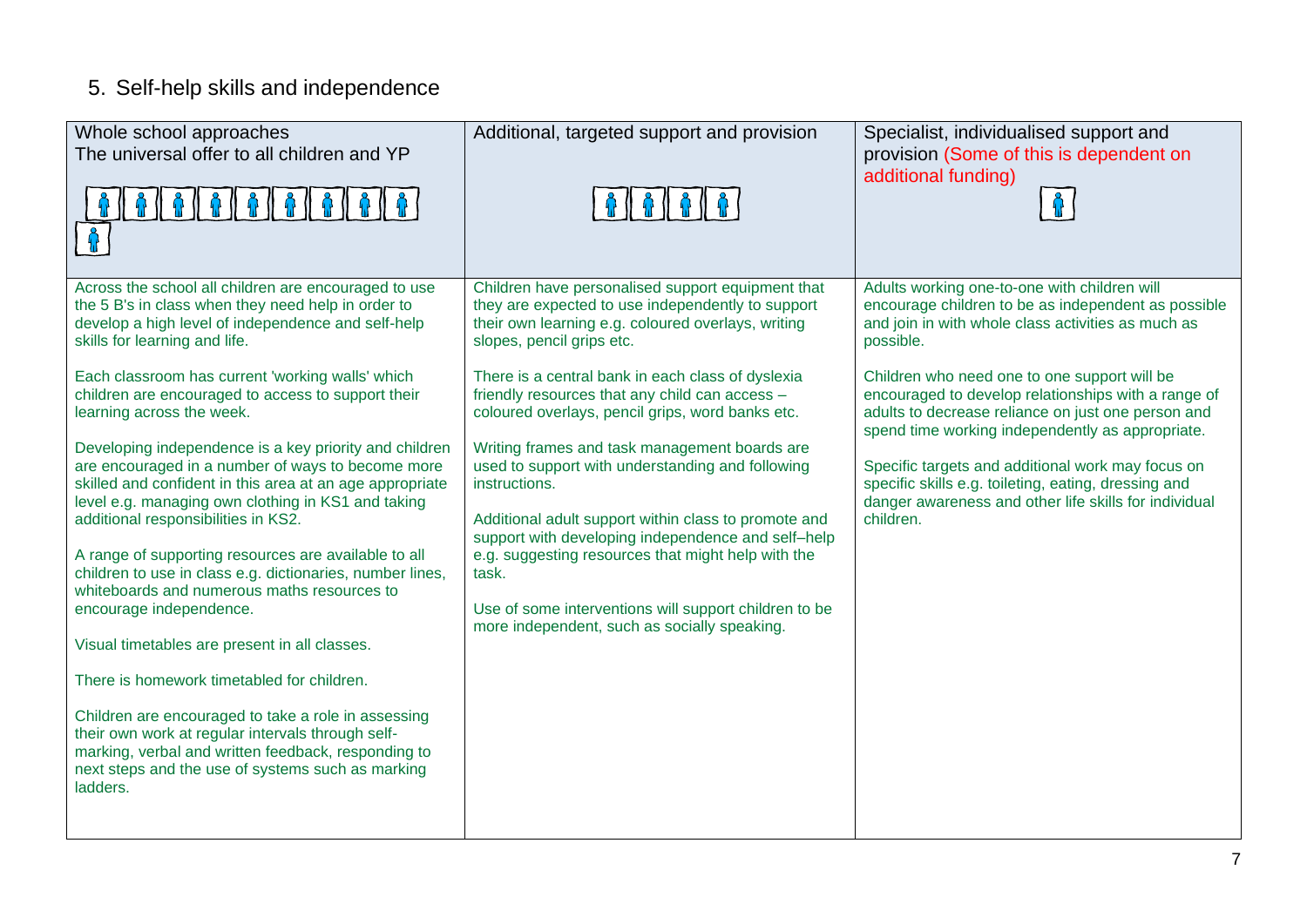# 6. Health, wellbeing and emotional support

| Whole school approaches<br>The universal offer to all children and YP<br>0 0 0 0 0 0 0 0 0 0                                                                                                                                                                                                                                                                                                                                                                                                                                                                                                                                                                                                                                                                                                                                                                                                                                                                                                                                                                                                                                                                                                                                                                                                                                            | Additional, targeted support and provision<br>6    6    6    6                                                                                                                                                                                                                                                                                                                                                                                                                                                                                  | Specialist, individualised support and<br>provision (Some of this is dependent on<br>additional funding)                                                                                                                                                                                                                                                                                                                                                                                                                                                                                                                                                                                                                                                                                                                                                                                       |
|-----------------------------------------------------------------------------------------------------------------------------------------------------------------------------------------------------------------------------------------------------------------------------------------------------------------------------------------------------------------------------------------------------------------------------------------------------------------------------------------------------------------------------------------------------------------------------------------------------------------------------------------------------------------------------------------------------------------------------------------------------------------------------------------------------------------------------------------------------------------------------------------------------------------------------------------------------------------------------------------------------------------------------------------------------------------------------------------------------------------------------------------------------------------------------------------------------------------------------------------------------------------------------------------------------------------------------------------|-------------------------------------------------------------------------------------------------------------------------------------------------------------------------------------------------------------------------------------------------------------------------------------------------------------------------------------------------------------------------------------------------------------------------------------------------------------------------------------------------------------------------------------------------|------------------------------------------------------------------------------------------------------------------------------------------------------------------------------------------------------------------------------------------------------------------------------------------------------------------------------------------------------------------------------------------------------------------------------------------------------------------------------------------------------------------------------------------------------------------------------------------------------------------------------------------------------------------------------------------------------------------------------------------------------------------------------------------------------------------------------------------------------------------------------------------------|
| Routine hearing and eyesight tests are carried out in<br>KS1 and children are also weighed and measured as<br>part of Government initiatives in Reception and Y6.<br>Early Years children receive fluoride application and<br>dental care advice for them and their parents from the<br>Brighter Smiles programme.<br>All TA's are trained in First Aid and in EYFS in<br>Paediatric First Aid.<br>Some staff have received whole school Trauma<br>Informed Schools training.<br>All Early Years and KS1 children have free fruit<br>available to them and the opportunity to have a free<br>school meal.<br>Children under 5 also receive a free cup of milk per day<br>and older children can choose to purchase it.<br>The school actively promotes sport and healthy living<br>as part of the curriculum with 2 hours of PE per week<br>and a range of opportunities to participate in sports<br>activities as extra curriculum activities.<br>PSHE lessons, assemblies and activities are planned<br>to promote emotional wellbeing and health. Our School<br>Nurse Team is actively involved and attends various<br>whole school events to provide support and advice and<br>run open surgeries.<br>All children are encouraged to speak to any adult about<br>any worries or concerns they have or use our<br>happy/worry boxes. | A range of adults trained in more specialist medical<br>provision such as Diabetes and Epilepsy care.<br>Various small groups to support the development of<br>self-esteem, friendships, anger management and<br>anxiety are provided and individually tailored to suit a<br>wide range of needs.<br>Pupil Premium money is used to support vulnerable<br>children and provide additional provision when<br>needed.<br>Children can use the Rainbow room when they need<br>to in order to calm down, reflect or have a quiet and<br>safe space. | Individual Health Care Plans for children with specific<br>medical conditions or intimate care needs.<br>Individual programmes such as Draw and Talk or<br>Therapeutic Play under the guidance of professionals<br>such as the Educational Psychologist and Social<br><b>Emotional and Behaviour Support Service.</b><br>School attendance at all multi agency meetings when<br>possible and contributing actively to meeting the<br>goals set at these and working with professionals to<br>support individual children and their families.<br>The SENDCO is available to signpost and make<br>appropriate referrals as needed for individual children<br>and families to support with their health, well-being<br>and emotions.<br>The school nurse attends TAC or review meetings<br>where necessary and provides individual support to<br>children who need it, alongside necessary plans. |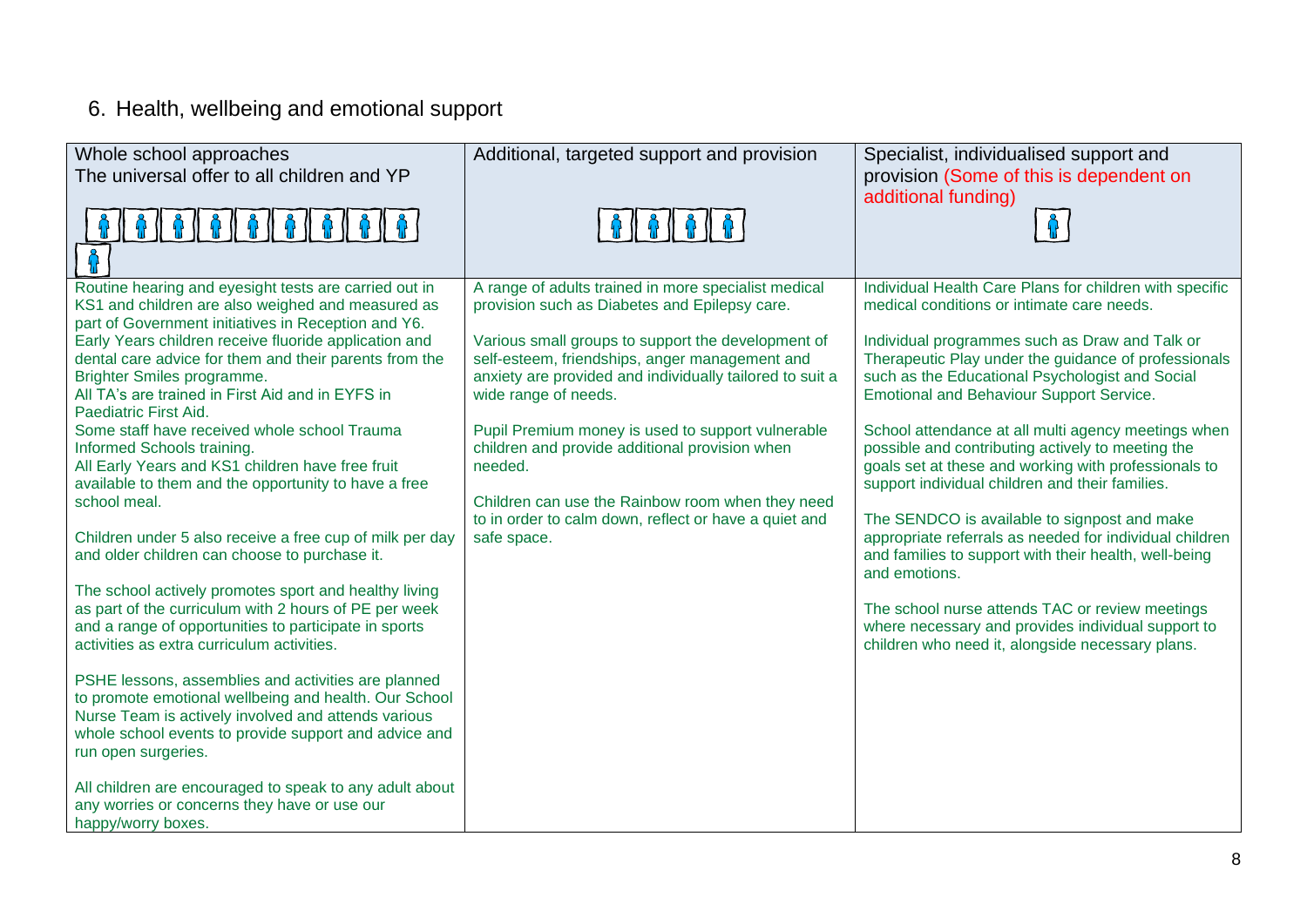# 7. Social Interaction opportunities

| Whole school approaches<br>The universal offer to all children and YP                                                                                                                                                                                                                                                                                                                                                                                                                                                                                                                                                                                                                                                                                                                                                                                                                                                                                                                         | Additional, targeted support and provision                                                                                                                      | Specialist, individualised support and<br>provision(Some of this is dependent on<br>additional funding)                                                                                                                                                                                                                                                                                                                                                                                     |
|-----------------------------------------------------------------------------------------------------------------------------------------------------------------------------------------------------------------------------------------------------------------------------------------------------------------------------------------------------------------------------------------------------------------------------------------------------------------------------------------------------------------------------------------------------------------------------------------------------------------------------------------------------------------------------------------------------------------------------------------------------------------------------------------------------------------------------------------------------------------------------------------------------------------------------------------------------------------------------------------------|-----------------------------------------------------------------------------------------------------------------------------------------------------------------|---------------------------------------------------------------------------------------------------------------------------------------------------------------------------------------------------------------------------------------------------------------------------------------------------------------------------------------------------------------------------------------------------------------------------------------------------------------------------------------------|
| Some staffed have received Trauma informed Schools<br>training and relationships are at the heart of our ethos.<br>We have a relationship policy which supports promoting<br>social interactions.<br>The school promotes ongoing social interaction through<br>regular PSHE lessons, assemblies, group work and the<br>use of teaching materials such as Circle Time.<br>All children in the school are invited to take part in a<br>range of activities which promote social interaction e.g.<br>charitable events, school camps, forest school, sailing,<br>day visits, after school clubs, local community events<br>and shared sport and drama activities with other local<br>schools.<br>Activities for social interaction are planned to meet and<br>reflect the needs of all students on an equal<br>opportunities' basis.<br>Adults encourage all children to play, work together and<br>support each other regardless of difference and promote<br>this value throughout the school. | Various social skills groups e.g. Time for Talk are<br>provided for children who need extra support to<br>develop their social interaction skills or confidence | Individual adult support when needed to teach,<br>support and promote successful social<br>interactions with guidance from appropriate<br>professionals e.g. ASD team.<br>The use of Social stories to help individual<br>children develop greater social understanding.<br>Use of formal and informal visual communication<br>systems such as Picture Exchange<br>Communication System, Makaton and British<br>Sign Language to support with communication<br>for a wide variety of needs. |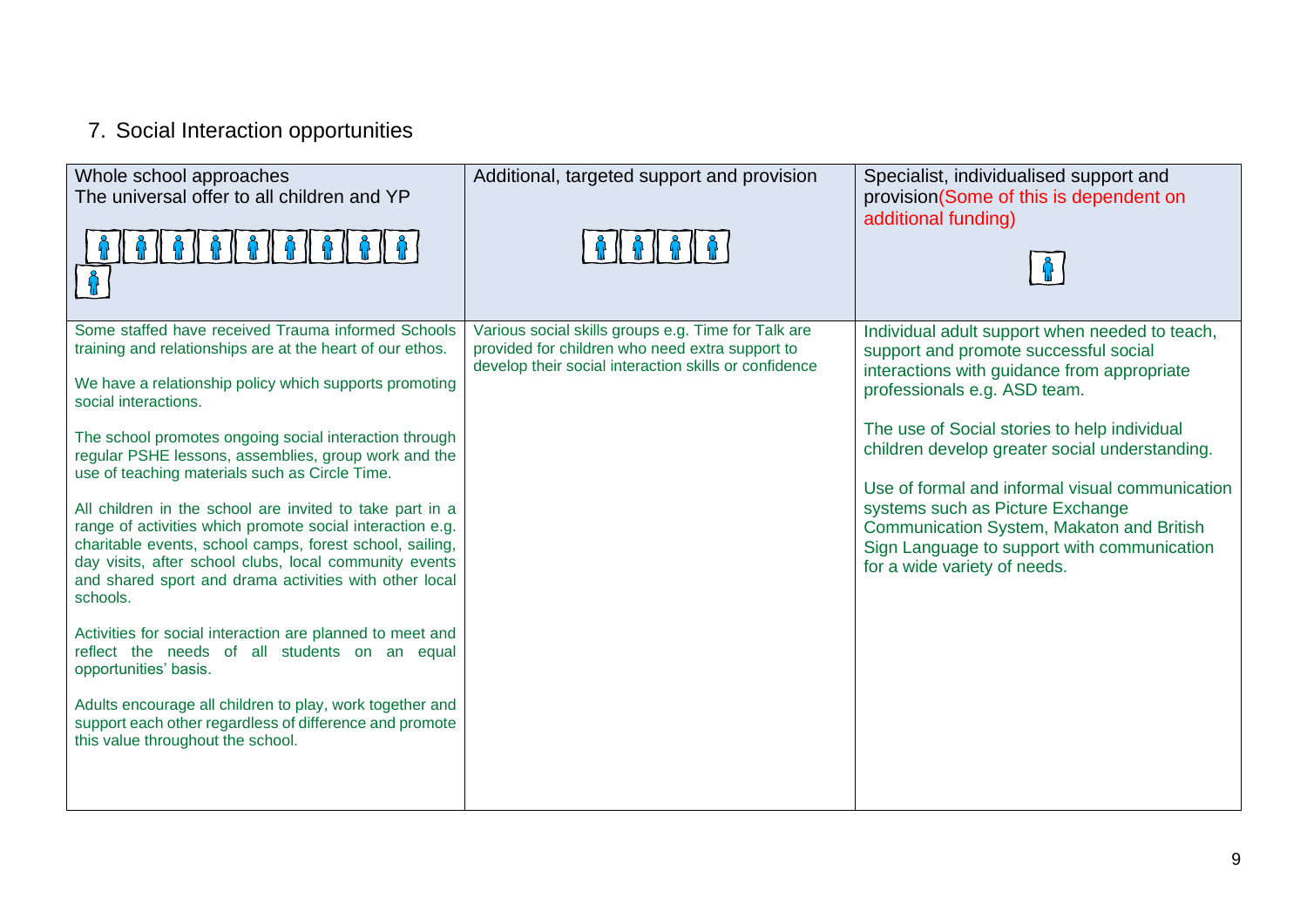8. The physical environment (accessibility, safety and positive learning environment).

| Whole school approaches<br>The universal offer to all children and YP                                                                                                                                            | Additional, targeted support and provision                                                                                                                   | Specialist, individualised support and<br>provision(Some of this is dependent on                                                                                                   |
|------------------------------------------------------------------------------------------------------------------------------------------------------------------------------------------------------------------|--------------------------------------------------------------------------------------------------------------------------------------------------------------|------------------------------------------------------------------------------------------------------------------------------------------------------------------------------------|
|                                                                                                                                                                                                                  |                                                                                                                                                              | additional funding)                                                                                                                                                                |
|                                                                                                                                                                                                                  |                                                                                                                                                              |                                                                                                                                                                                    |
| The school environment is accessible to everyone<br>including those pupils with SEND.                                                                                                                            | The school has a number of adults who are 'Team<br>Teach' trained which allows them to handle children<br>in a safe way should a child be putting themselves | The use of specialised individual equipment as<br>advised by professionals to support with individual<br>needs e.g. scallop chairs, radio microphones,                             |
| There is disabled parking available on site. All areas are<br>accessible by wheelchair and there are ramps and                                                                                                   | or others at risk.                                                                                                                                           | weighted blankets, specialised ICT<br>equipment/programmes, sensory balls.                                                                                                         |
| handrails to support with slopes. Steps are clearly marked.                                                                                                                                                      | There is a room which children can use during the<br>day with adult supervision should they need a quiet                                                     | Individual adult support where required to allow                                                                                                                                   |
| There are disabled toilets and showering facilities in the<br>school. The school buildings are safe and secure and                                                                                               | and safe space.                                                                                                                                              | children to take part in all activities and learning in<br>safety and confidence e.g. PE, Outdoor visits,                                                                          |
| during the school day the grounds are supervised by<br>adults when in use by children.                                                                                                                           | Quiet areas are also available in all classrooms for<br>children who may need to access them.                                                                | moving from different parts of the building,<br>managing the school day and individual behaviour.                                                                                  |
| Members of the public must sign into reception before<br>entering the main school building. We have our own                                                                                                      | Equipment such as pencil grips, left-handed pens<br>and scissors, reading rulers, writing slopes, large                                                      | Individual risk assessments when needed.                                                                                                                                           |
| accessibility plan. Risk assessments and safety policies<br>are in place to ensure all children are safe in and outside<br>of school.                                                                            | keyboards, wobble cushions, sensory baskets,<br>fidget toys and chewellery are all available to use<br>within classrooms.                                    | Use of the Sensory/Intervention room and other<br>areas in the school to support individual children's<br>sensory needs/diets.                                                     |
| There is a named child protection and safeguarding officer<br>and deputies, and person responsible for children in care.<br>Reports of any aggression or bullying are dealt with<br>immediately and effectively. |                                                                                                                                                              | Individual teaching areas when required to support<br>needs of individual children e.g. a quiet and visually<br>unstimulating table area or re-arrangement of<br>classroom layout. |
| There are clear and simple whole school rules and<br>behaviour systems in classrooms which support children to<br>feel safe and rewarded.                                                                        |                                                                                                                                                              | Some children may use an individual workstation<br>with screen to minimise distractions.                                                                                           |
| The school promotes a positive learning environment<br>inside and outside the classroom with a focus on<br>developing areas to be inviting, engaging, positive and<br>supportive of a wide range of learning.    |                                                                                                                                                              |                                                                                                                                                                                    |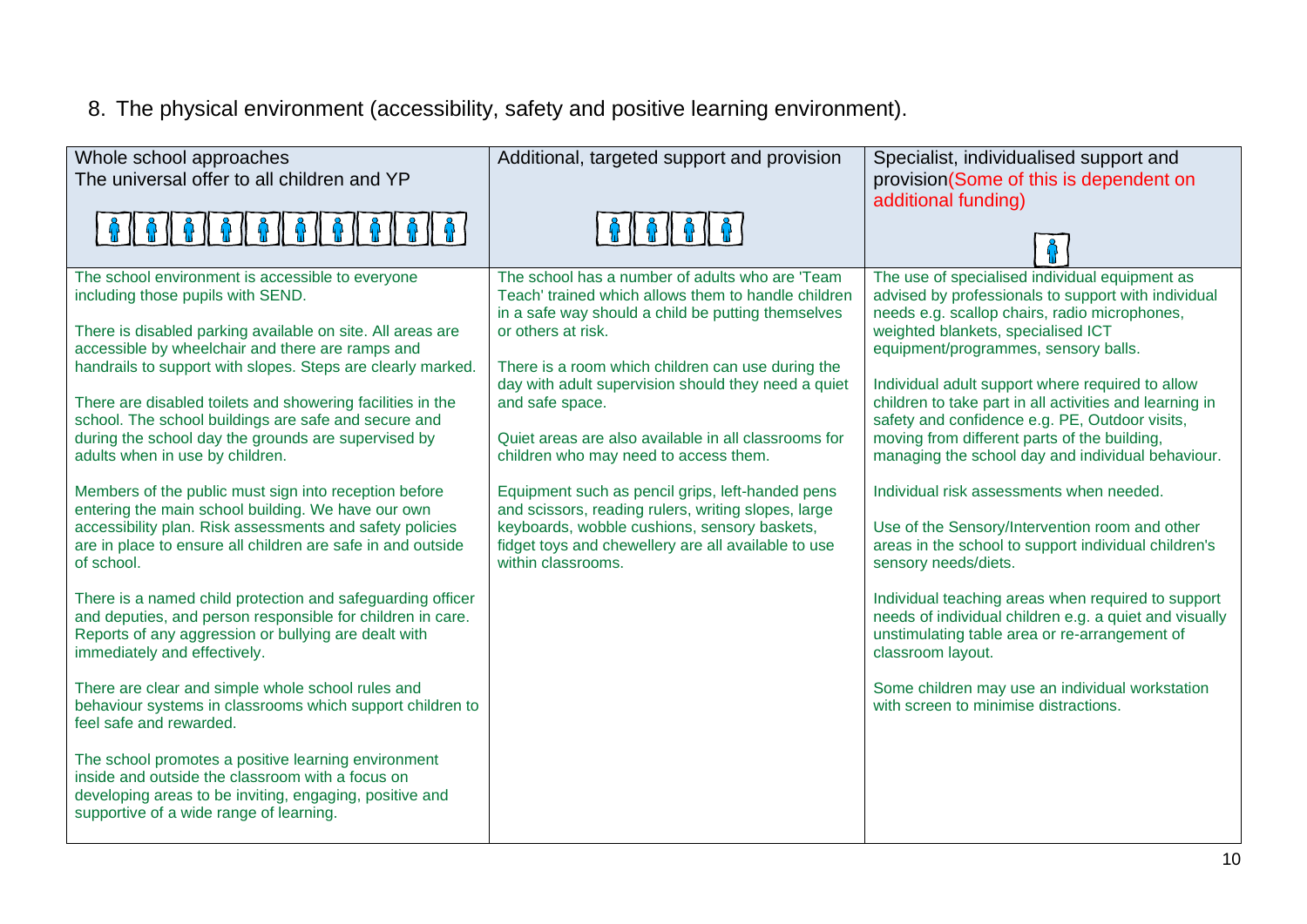# 9. Transition from year to year and setting to setting

| Whole school approaches<br>The universal offer to all children and YP                                                                                                                                                                                                                                                                                                                                                                                                                                                                                                                                                                                                                                                                   | Additional, targeted support and provision<br>6   6   6   6                                                                                                                                                                                                                                                                                                                                                                                                                                                                                                                | Specialist, individualised support and<br>provision(Some of this is dependent on<br>additional funding)                                                                                                                                                                                                                                                                                  |
|-----------------------------------------------------------------------------------------------------------------------------------------------------------------------------------------------------------------------------------------------------------------------------------------------------------------------------------------------------------------------------------------------------------------------------------------------------------------------------------------------------------------------------------------------------------------------------------------------------------------------------------------------------------------------------------------------------------------------------------------|----------------------------------------------------------------------------------------------------------------------------------------------------------------------------------------------------------------------------------------------------------------------------------------------------------------------------------------------------------------------------------------------------------------------------------------------------------------------------------------------------------------------------------------------------------------------------|------------------------------------------------------------------------------------------------------------------------------------------------------------------------------------------------------------------------------------------------------------------------------------------------------------------------------------------------------------------------------------------|
| All children who enter our Reception are offered a home<br>visit to introduce them to staff and find out about their<br>particular needs and interests. This also is true for any new<br>children in the school within year groups.<br>The children are offered opportunities to visit and settle<br>with their parent/carer.<br>Children in the Nursery have regular opportunities to visit<br>the main school and become familiar with the environment<br>e.g. using the PE hall, library, lunch hall and attending<br>performances and some assemblies.                                                                                                                                                                              | The SENCO makes sure that all teachers are aware<br>of any children with SEND in their new class and<br>have all appropriate information needed to plan<br>support.<br>Transition meetings are held between teachers and<br>SENCO.<br>Each class have a Class Story with key information<br>and strategies/support needed that are passed on<br>to new classes.                                                                                                                                                                                                            | The SENCo meets with teachers to discuss<br>individual children and plan resources/support for<br>the next academic year.<br>New teachers are invited to TAC's/Annual Reviews<br>which are held in the second half of the summer<br>term.<br>Where necessary individual transition programmes<br>are put in place to support children with moving to a<br>new class or secondary school. |
| There is a strong transition plan for children moving from<br>Nursery to Reception, Reception to Year 1 and so forth.<br>All children will visit their new classrooms and teachers<br>before they start their new year in September.<br>All teachers meet in the summer term to discuss and 'hand<br>over' their class to the next teacher.<br>We have strong links with the local secondary school and<br>children visit regularly for events and activities such as<br>Sports sessions.<br>Staff from the local Secondary school visit Year 6 and talk<br>about their transition to the school. All Year 6 children and<br>parents are invited to attend several open days and<br>evenings at the secondary school to get to know the | Transition to a new class or to secondary school is<br>carefully planned to include extra visits, social<br>stories and regular opportunities to discuss it for<br>those groups of pupils who may need this.<br>The school SENCO meets with the SENCO at the<br>local secondary school to discuss children with<br>SEND and share information.<br>A transition group led by a TA may be planned in<br>Year 6 to meet the needs of children who may need<br>extra support for the transition to secondary school<br>due to anxiety, social communication needs or<br>others | Meetings with parents and the SENCO at the local<br>secondary school will be arranged if this is needed.<br>The SENCO and other support staff at the local<br>secondary school will be invited to attend any<br>EHCP Reviews/TAC meetings in Year 6<br>Communication passports are made for those<br>children who have complex needs and/or struggle<br>to communicate.                  |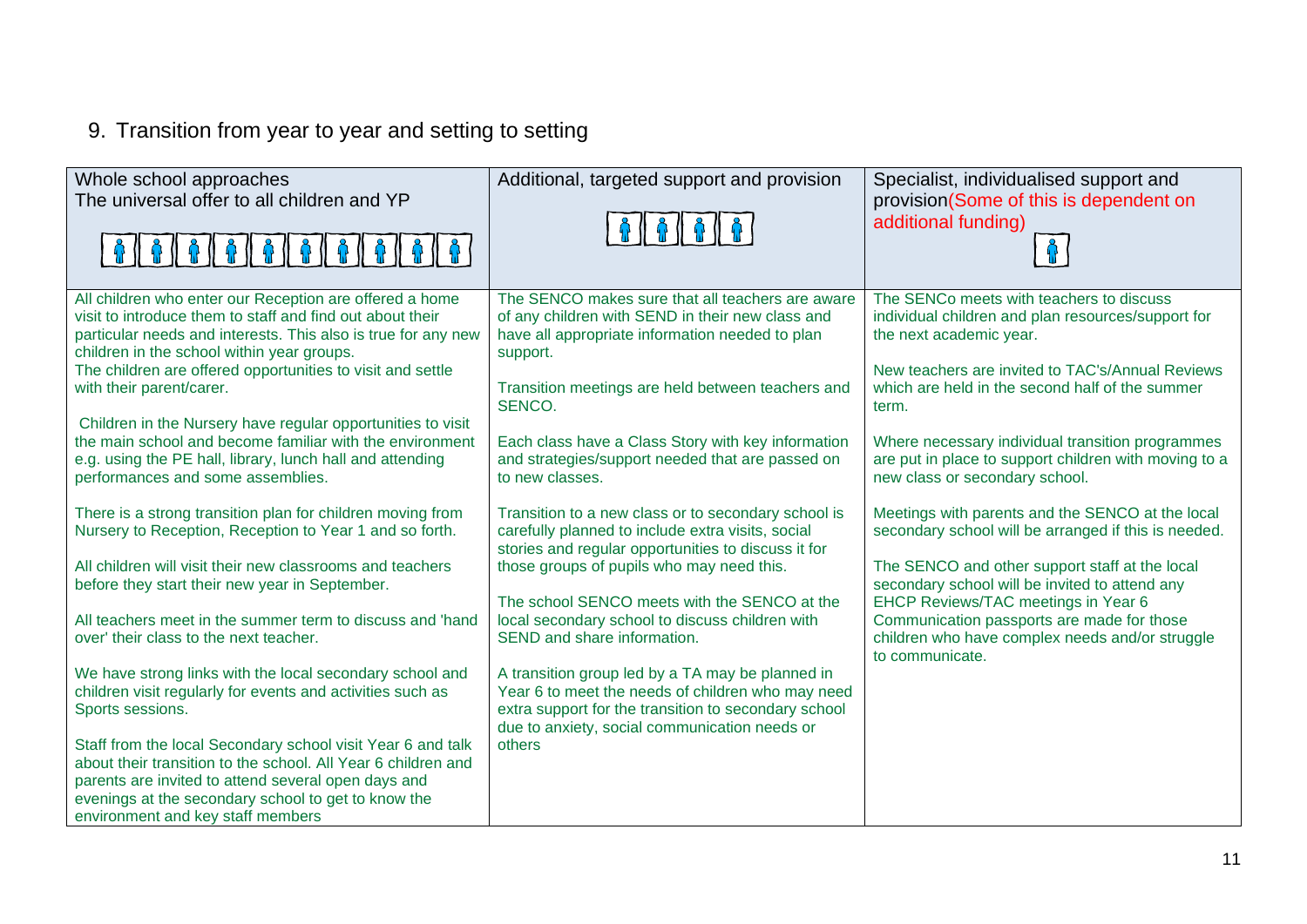# 10. The SEND qualifications of, and SEND training attended by, our staff

| To enable all children to have access to the<br>curriculum, information and guidance, physical<br>environment, school and wider community                                                                                                                                                 | To enable targeted support and provision                                                                                                                                                    | To enable specialist, individualised support<br>and provision(Some of this is dependent on<br>additional funding)                                                                                                                                              |
|-------------------------------------------------------------------------------------------------------------------------------------------------------------------------------------------------------------------------------------------------------------------------------------------|---------------------------------------------------------------------------------------------------------------------------------------------------------------------------------------------|----------------------------------------------------------------------------------------------------------------------------------------------------------------------------------------------------------------------------------------------------------------|
| The SENCO is an experienced teacher and part of the<br>Senior Leadership team and is currently completing the<br>National Award for SEN qualification.<br>The SENCO is part of the Truro SEN TPAT cluster.<br>The SENCO attends cluster, trust, County network and EP<br>meetings termly. | A number of staff trained in Team Teach, paediatric<br>first aid, Optima., Numicon, Memory Skills, Time To<br>Talk, Socially Speaking, Funfit, Phonological<br>Awareness and Draw and Talk. | TA's trained in;<br>- Speech and Language Therapy<br>- Makaton PECs and use of visuals<br>- Sensory processing/needs<br>- Visual Impairments<br>- Hearing impairments<br>Diabetic monitoring and administration<br>- Phonological Awareness<br>- Memory Skills |

# 11.Services and organisations that we work with:

| Service/organisation               | What they do in brief                                                                                                                                                                                                                                                                                                                                                                                                                                      | <b>Contact details</b>                |
|------------------------------------|------------------------------------------------------------------------------------------------------------------------------------------------------------------------------------------------------------------------------------------------------------------------------------------------------------------------------------------------------------------------------------------------------------------------------------------------------------|---------------------------------------|
| <b>Educational Psychology Team</b> | Educational Psychologists are specialists in<br>learning, behaviour and child development. We<br>work directly with children and young people as<br>well as providing expert advice to their parents,<br>carers and other adults who teach and support<br>them. In Cornwall Council, Educational<br>Psychologists (EPs) work for the Children's<br>Psychology Service which is part of the<br>Children's Early Help, Psychology & Social Care<br>Services. | Dr Roosje Rauntenback<br>01872 327484 |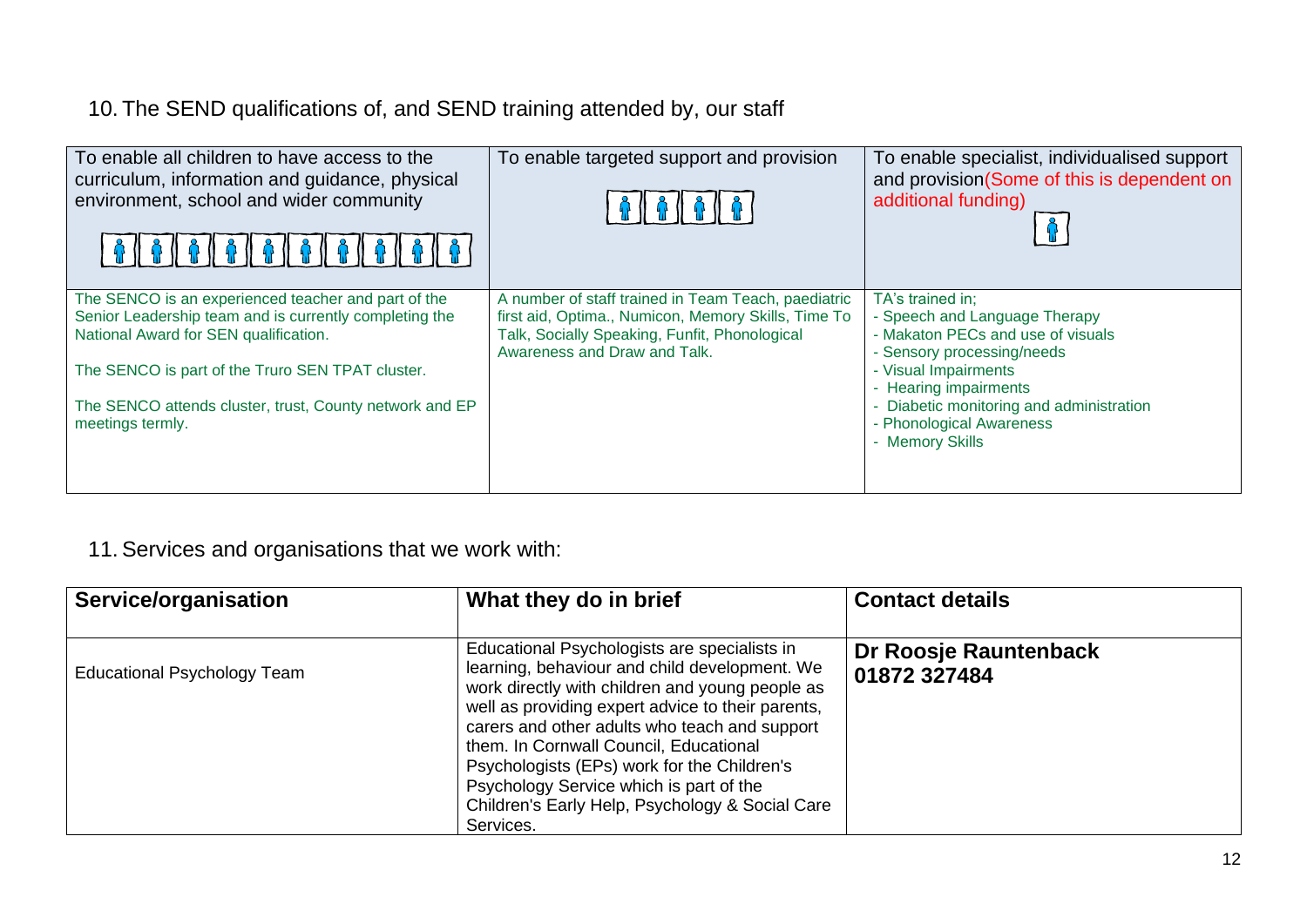| Speech and Language Therapy Team | The Speech and Language Therapy Team works<br>with children, young people and their families in<br>order to help children who have difficulties with<br>communication or with eating, and drinking                                                                                                                    | Telephone: 01208 834600<br>Website:www.cornwallft.nhs.uk/<br>Parent organisation: Early Help Hub                                                                                                                                                                |
|----------------------------------|-----------------------------------------------------------------------------------------------------------------------------------------------------------------------------------------------------------------------------------------------------------------------------------------------------------------------|-----------------------------------------------------------------------------------------------------------------------------------------------------------------------------------------------------------------------------------------------------------------|
| Paediatric Occupational Health   | Paediatric Occupational Therapists assess<br>functional and sensory needs and work with<br>parents and carers to enable children to become<br>as independent as possible. This is likely to<br>include a course of activities designed to<br>increase range of movement, co-ordination and<br>sensory awareness.      | Telephone: 0300 123 101<br>Website: www.cornwall.gov.uk//otchildren                                                                                                                                                                                             |
| Paediatric Physiotherapists      | Paediatric Physiotherapists assess movement<br>abilities and plan individual treatment<br>programmes to encourage development and<br>independence. They show parents and carers<br>how to carry out exercises                                                                                                         | <b>Children's Community Therapy</b><br>01872 254531                                                                                                                                                                                                             |
| <b>Vision Support Service</b>    | Vision support offer a range of services including<br>specialist teachers for those with a visual<br>impairment, specialist teaching to use assistive<br>technology, mobility and orientation training,<br>functional vision assessments as well as advice<br>on a range of subjects to do with children's<br>vision. | <b>Contact name</b><br>Theresa Maunder<br><b>Contact position</b><br>Professional Lead Vision Support Team<br><b>Telephone</b><br>01726 61004<br>E-mail<br>vision.support@cornwall.gov.uk<br><b>Website</b><br><b>Cornwall Council vision support team link</b> |
| Early years inclusion team       | If pre-school children have significant learning,<br>physical, emotional or social needs they may be<br>supported by the Early Years Inclusion Service<br>$(EYIS)$ .                                                                                                                                                  | <b>Senior Locality SENCO</b><br><b>Early Years Inclusion Service</b><br>Children, Schools and Families<br><b>Cornwall Council</b><br>Tel: 07817384858<br>Email: <b>Janet.Lacy@cornwall.gov.uk</b>                                                               |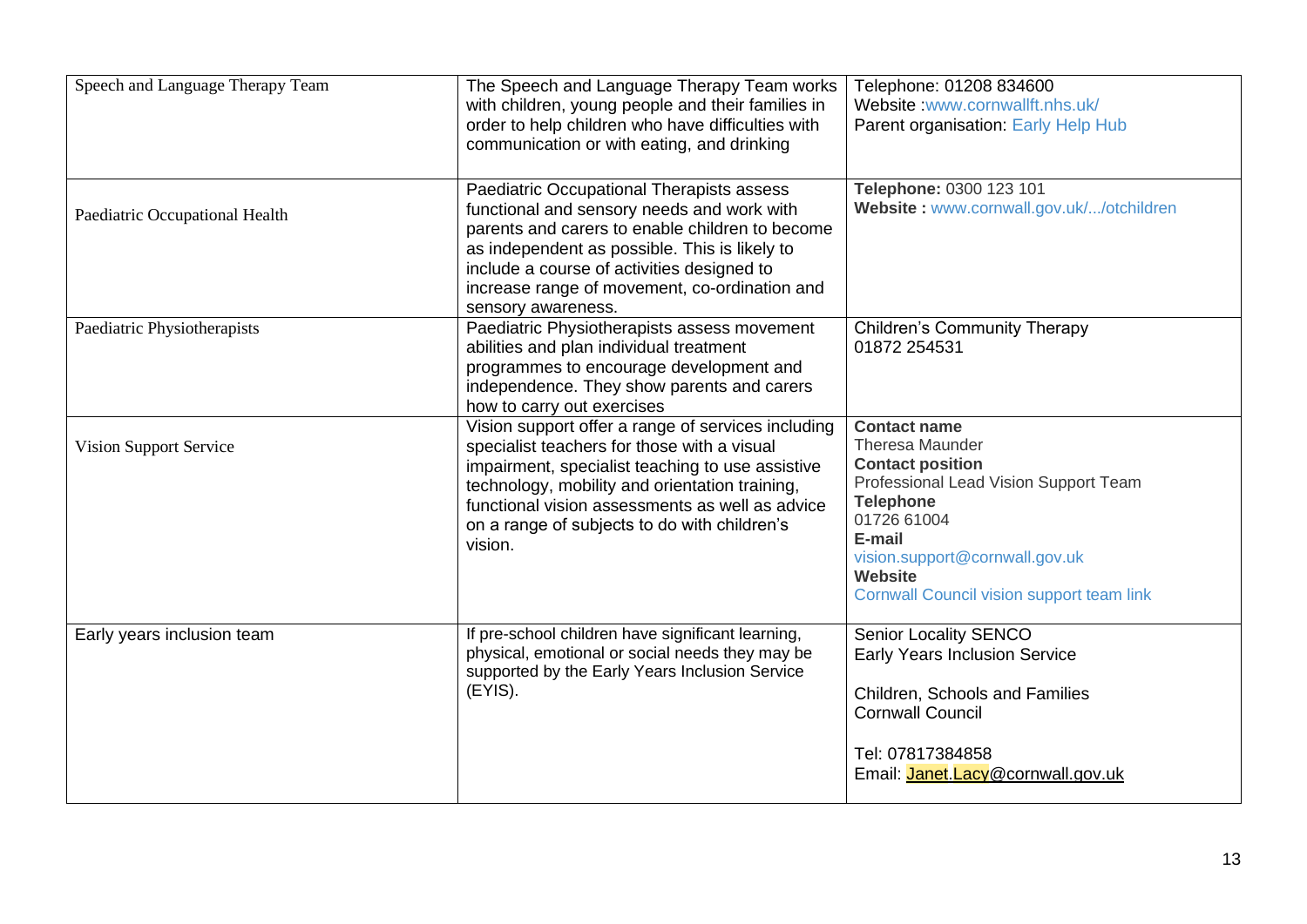| Autistic Spectrum Team. | The Autism Spectrum Team supports young<br>people with autism of school age                     | Telephone<br>0300 1234 101<br>E-mail<br>specialeducation@cornwall.gov.uk<br>Website<br>www.cornwall.gov.uk//default.aspx                                                                                                                                                              |
|-------------------------|-------------------------------------------------------------------------------------------------|---------------------------------------------------------------------------------------------------------------------------------------------------------------------------------------------------------------------------------------------------------------------------------------|
| Early Help Hub          | A single point of access for professionals,<br>families and young people to access services     | Telephone<br>01872 322277<br>E-mail<br>earlyhelphub@cornwall.gov.uk                                                                                                                                                                                                                   |
| Health visiting team    | Offers health support, services and signposting<br>to families                                  | <b>Telephone</b><br>01872 221400<br>E-mail<br>cpn-tr.ChildrensCMC@nhs.net<br><b>Website</b><br>www.cornwallft.nhs.uk/<br><b>Parent organisation</b><br><b>Early Help Hub</b>                                                                                                          |
| Hearing support team    | Work in partnership with parents, and school to<br>support for children with sensory impairment | <b>Contact name</b><br>Mrs Annie Etheridge<br><b>Contact position</b><br>Professional Lead Hearing Support Team &<br>Sensory Lead<br><b>Telephone</b><br>01726 61004<br>E-mail<br>hearing.support@cornwall.gov.uk<br><b>Website</b><br><b>Cornwall Council - Hearing Support Team</b> |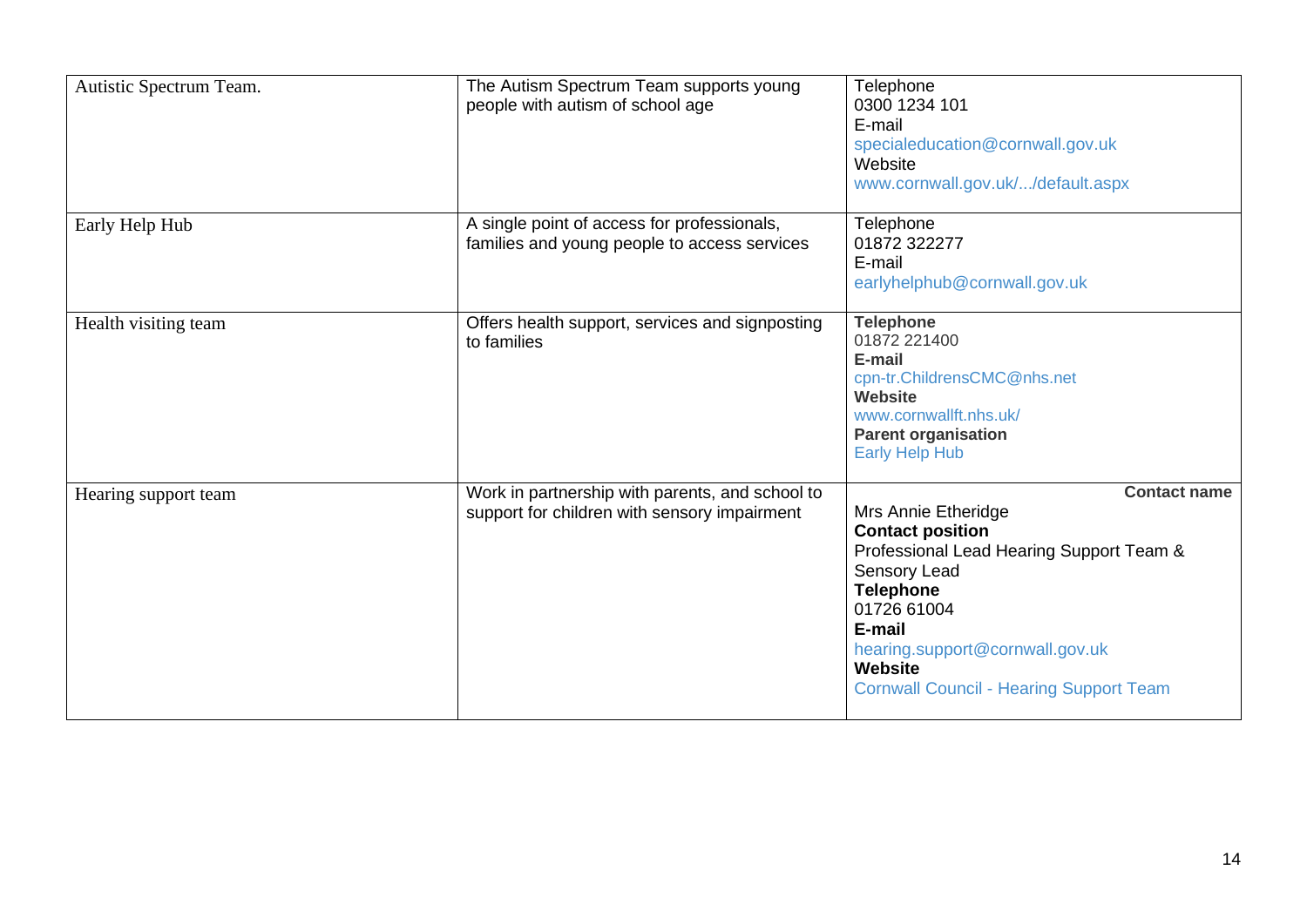| <b>CAHMS</b>                       | The Child Adolescent Mental Health Service<br>provide advice and support for schools in<br>providing for children experiencing difficulties<br>such as anxiety. They will also provide and<br>coordinate support for more complex difficulties<br>such as self harming or diagnosing condition<br>such as ADHD.                                                                                                                                      | 01872 221400                                               |
|------------------------------------|------------------------------------------------------------------------------------------------------------------------------------------------------------------------------------------------------------------------------------------------------------------------------------------------------------------------------------------------------------------------------------------------------------------------------------------------------|------------------------------------------------------------|
| <b>CLEAR Counselling Service</b>   | Enable children and young people who have<br>experienced an abusive relationship to flourish in<br>a therapeutic environment.                                                                                                                                                                                                                                                                                                                        | 01872 261147                                               |
| Dreadnoughts                       | Dreadnoughts is a service that offers counselling<br>for any children with emotional, physical or<br>behavioural needs.                                                                                                                                                                                                                                                                                                                              | 01209 218764                                               |
| <b>Cognition and Learning Team</b> | The Cognition and Learning team will support<br>children hwo have been screened as having a<br>risk of Dyslexic type difficulties. They will advise<br>teachers on appropriate targets and teaching as<br>well as identifying any additional needs the<br>children have which need to be met. They will<br>provide training / resources for the school when<br>needed. They can also screen children for<br>dyslexia and dyscalculia when requested. | <b>Jo Davidson</b><br>Cognitionandlearning@cornwall.gov.uk |
| <b>Education Welfare Officer</b>   | Our Education Welfare Officer works with the<br>school, children and families to make sure that<br>children are attending school regularly by<br>supporting, identifying and meeting any needs<br>which are preventing this.                                                                                                                                                                                                                         | 01726 822485                                               |
| <b>Family Workers</b>              | The Early Healp Hub Family Worker team work<br>with any family who would like a range of support<br>from housing and finance to how to manage<br>difficult behaviour at home. They can also<br>signpost families to other support that may be<br>available.                                                                                                                                                                                          | 01872 322277                                               |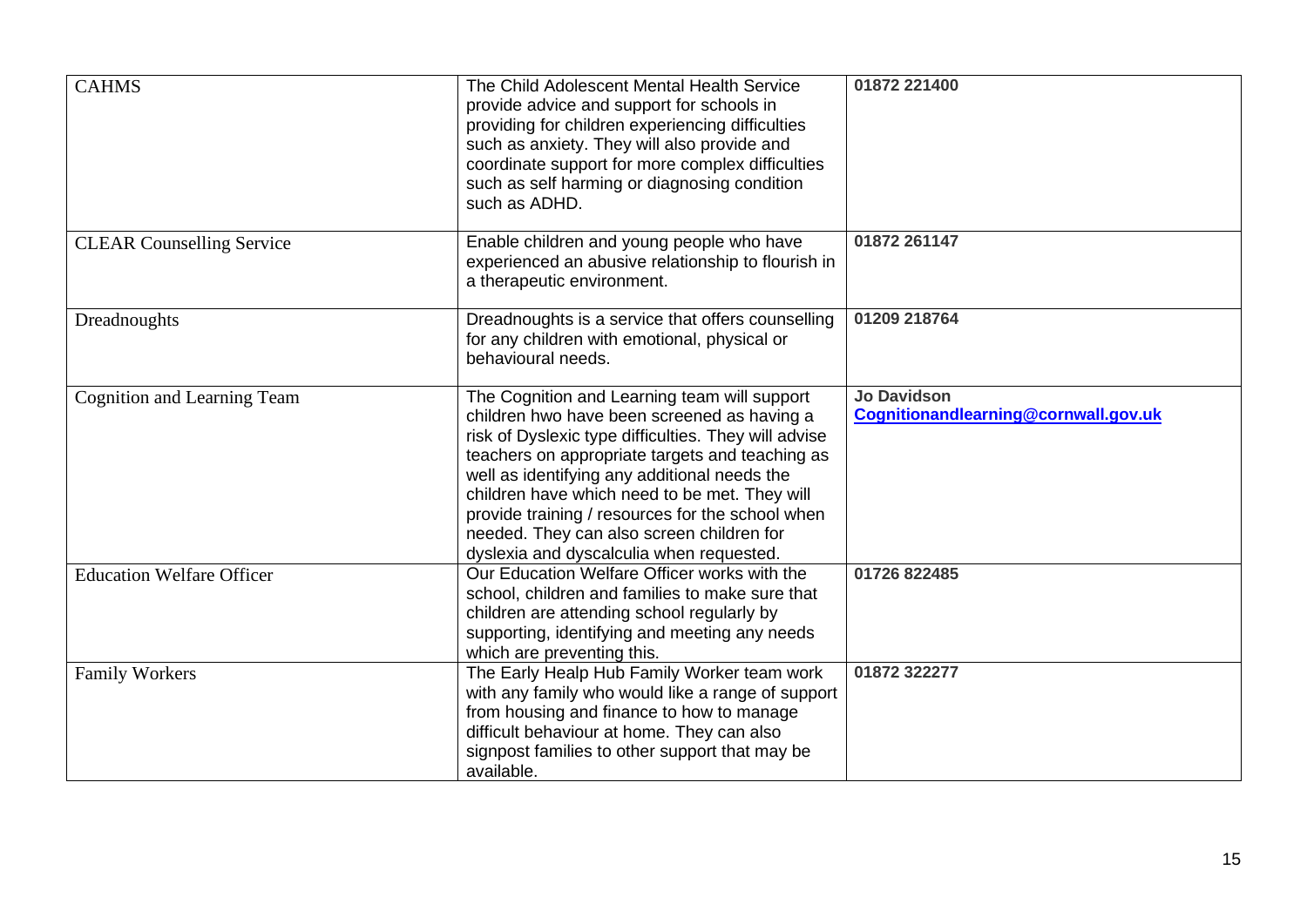| <b>Hearing Support</b>                   | Can access the needs of children with hearing<br>difficulties. Provide support and advice to staff<br>and parents/carers                                                                                                                               | 01726 61004  |
|------------------------------------------|--------------------------------------------------------------------------------------------------------------------------------------------------------------------------------------------------------------------------------------------------------|--------------|
| <b>SEN Assessment and Provision Team</b> | Carry out the process of statutory assessment<br>and maintaining Education Health Care plans for<br>children with SEN. Provide advice and guidance<br>to ensure a child's SEN is identified and met                                                    | 01872 322482 |
| <b>SENDIASS</b>                          | The Parent Partnership provides independent,<br>impartial, confidential, and free guidance and<br>information to parents and carers of children with<br>special educational needs, so they can make<br>informed choices about their child's education. | 01736 751921 |

### *Pupil progress*

We assess and review pupils' progress towards outcomes in a variety of ways;

- Observations
- Learning Journeys in the Early Years
- 0-9 Teacher Assessment software
- Questioning
- Feedback and Marking, with clear next steps for children.
- Distance Writing
- NFER assessments
- Individual Provision Maps through Edu-key Provision Map
- Year 1 Phonic screening check
- End of KS1 assessments/SATs
- End of KS2 assessments/SATs
- EYFS baseline and profile using Tapestry
- Intervention feedback
- Optima assessments 6 weekly
- Individual assessments such as dyslexia screening.

Information from these assessments is feedback to parents at parents' evenings and pupil reports.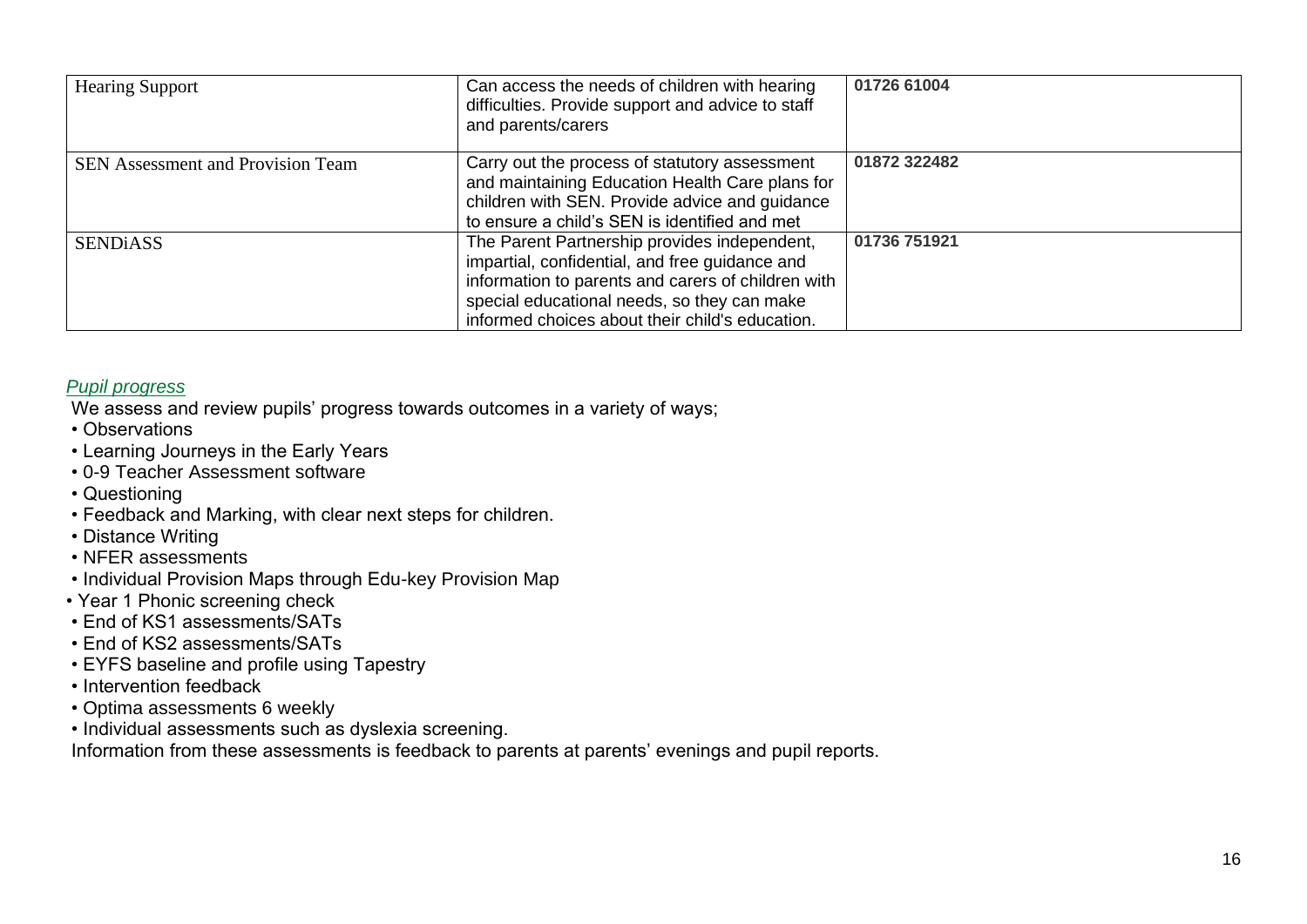#### *How we know how good our SEN provision is*?

The Senior Leadership team regularly monitor all our provision, with the SENCo specifically looking at SEN through monitoring teaching and learning, planning, children's books, pupil conferencing and analysing the progress of SEN children.

#### *If you wish to complain*

We work very hard to ensure we meet the needs of all children in our school. However, if you do wish to complain about our SEN provision, you should firstly speak to the SENCO / Headteacher and lastly the chair of governors.

## *Answers to Frequently asked Questions*

#### *How does your school know if children/young people need extra help?*

There are several ways that the school will know if a child needs extra help. This may come from observations by the teaching staff in the classroom, regular data analysis which may identify a child who is making less than expected progress, concerns raised by Outside agencies e.g. Paediatrician or a previous school, listening to the concerns of parents or through discussion with the child who may identify that they are needing help in a particular area.

#### *What should I do if I think my child may have special educational needs*?

Please speak to your child's class teacher first and make an appointment to see the SENCo. Together we can discuss your concerns and make a plan for the next steps in identifying and meeting your child's needs.

#### *Who is responsible for the progress and success of my child in school?*

We believe that everyone has a role in and responsibility for the success of all children within the school. From the Governors, Head Teacher, SENCo and teaching staff to the parents and child, the best progress is made when everyone works together. The progress and success of your child within the school will be monitored closely and action taken quickly when needed.

#### *How will the curriculum be matched to my child's needs*?

Teachers will adapt the curriculum to meet individual children's needs on a daily basis. Where possible children are taught together with different groups working on different levels of skills or knowledge with various levels of support which will change over the week/term. Children may be provided with alternative means of presenting their knowledge e.g. using a computer or different ways of accessing the lesson e.g. learning through play. Children may also be taken for small group or 1:1 work with familiar adults to reinforce key learning or develop specific skills such as understanding the importance of turn taking. In some cases, a highly individualised curriculum will be developed with support from Outside Agencies. Attention will also be paid to the interests and strengths of children in the class and work planned which will develop these.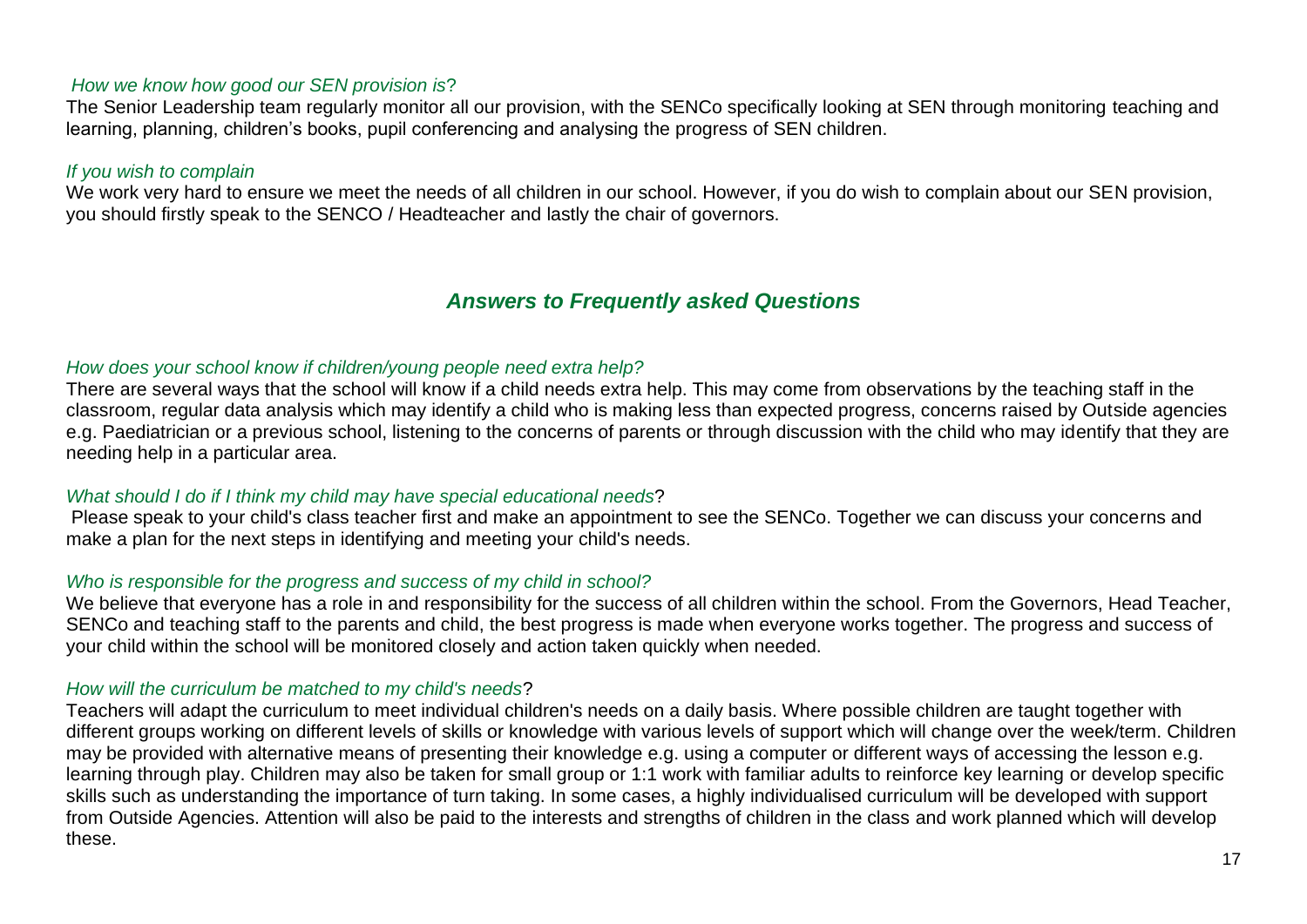## *How will school staff support my child?*

School staff will support your child by having high expectations of all children, making sure that they understand and provide for individual children's needs, providing a high level of pastoral care and by being flexible and creative in their approaches. All staff are expected to take responsibility for meeting the needs of all children and ensuring that they meet their full potential.

### *How will I know how my child is doing and how will you help me to support my child's learning?*

We aim to keep you fully informed of your child's progress within school and be open and approachable as to ways we can work together to support your child's progress. Parents/Carers are invited to attend regular Parent's Evenings, open mornings, and open afternoons at school where information about their child's progress, targets and ways that this can be supported at home will be shared. The class teacher and/or SENCo will also be happy to meet with you at other times to discuss your child's progress and the different ways this can be supported- just make an appointment. Some children will have a daily or weekly home/school contact book. If your child has an Individual Provision Map, then this will be reviewed at least twice a year and you will be involved in the process. If your child has an Education Health Care Plan this will also be discussed annually at their Review.

### *What support will there be for my child's overall wellbeing?*

We are strongly committed to promoting the wellbeing of the whole child at Blackwater and place a high emphasis on children's social, emotional and physical development as well as academic. When needed we will put in place resources and support which meet these needs as well as seek guidance and support from Outside Agencies e.g. CAMHS or the School Nurse.

## *How do I know that my child is safe in school?*

All visitors to the site must sign in with Reception and adults working with children will have CRB checks or supervision. The school grounds and building are secure, and children are always supervised in outside areas. If there are particular risks associated with your child's individual needs e.g. poor risk awareness, then this will be taken in to account by the school at all times and extra support provided where needed e.g. closer supervision at playtimes. Individual risk assessments will be made when necessary. There are a number of staff who have Team Teach training who are available when needed to ensure that children do not put themselves or other children at risk through dangerous behaviour. Children with medical needs will have a Care Plan and this will be reviewed regularly. Children with toileting needs will also have an Intimate Care Plan.

What specialist services and expertise are available at or accessed by your school? We have a wide range of specialist services and expertise available to the school (please see above) and have good links with these. We will always seek additional advice and support when needed and will match this to children's needs including seeking out new agencies that can support a particular child. We can also offer advice and support for families to access additional services outside of school to support with a range of special needs.